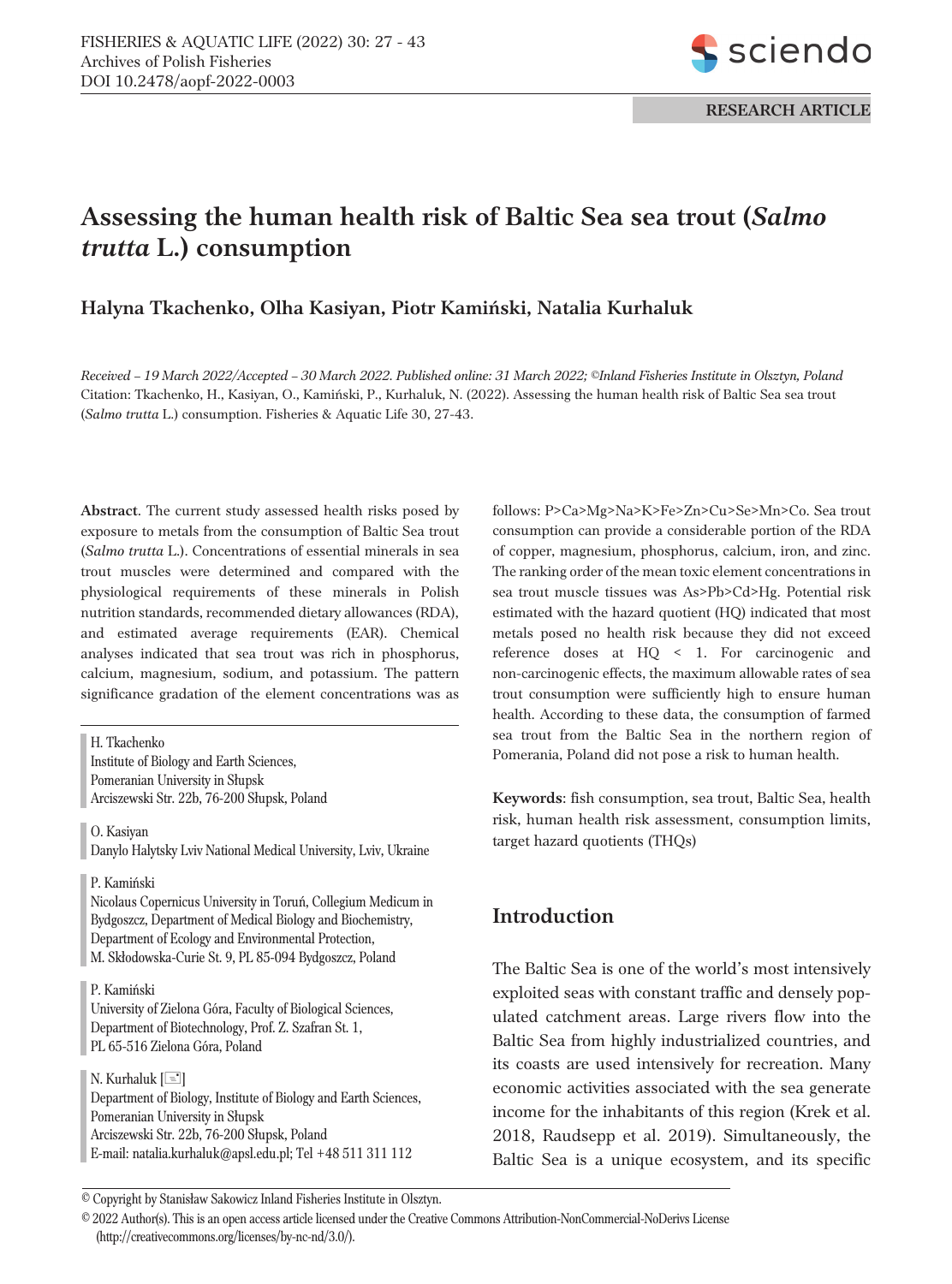geographic and hydro-morphological conditions contribute to this uniqueness. The Baltic Sea is connected to the ocean by the narrow Danish straits, which inhibits water exchange. Therefore, compared to most oceans and seas, salinity is very low, and this leads to a unique mix of marine and freshwater species that have adapted to these specific conditions. Nevertheless, such special conditions render species and biotopes susceptible to changes in environmental conditions; therefore, the fragile ecosystem of the Baltic Sea needs attention and protection (Johannesson and André 2006). The Baltic Sea is severely impacted by pollution that is considered the main environmental problem in Europe. Much effort has been made over the past 30 years to reduce present and future human pollution and to eradicate accumulated pollutants from the sea. While there have been some improvements, the main challenge remains to find ways to balance protecting the fragile Baltic Sea ecosystem with its diversified economic uses (HELCOM 2010, 2018). Dietz et al. (2021) reported that over the past few decades the Baltic Sea has regenerated considerably with respect to Hg concentrations in local species, while it still has a legacy of elevated Hg levels from high industrial and agricultural exploitation in its drainage basin and a slow water turnover regime. This also results from the remobilization of accumulated pollutants from the land (Saniewska et al. 2014) and sediments (Beldowski et al. 2009). The potential health risks attributable to dioxins in Baltic fish have also decreased by more than half in the past decade (Tuomisto et al. 2020).

There are many types of fish migrations in the Baltic Sea. The best known are anadromous salmonid migrations. Atlantic salmon, *Salmo salar* L. and sea trout *Salmo trutta* L. spend their adult lives in the sea, but they spawn in rivers and streams. Fry spend a year or two in fresh water and then descend the rivers into the sea. Sea trout inhabit the Baltic, White, Barents, North, and Norwegian seas and in the Atlantic Ocean surrounding Iceland and along the Iberian Peninsula, and they undertake spawning migrations up the rivers that flow into these seas and oceans (Torniainen et al. 2017, Jacobson et al. 2020).

In recent years, global fish consumption has increased significantly because of its nutritional and therapeutic benefits (El-Moselhy et al. 2014, Ullah et al. 2017). Fish is the most important source of high-quality protein and accounts for about 17% of animal protein and 6.7% of all protein consumed by the world's population (FAO 2016). In addition to being a rich source of protein, fish provides high contents of essential fats, vitamins, and minerals (Medeiros et al. 2012, Ullah et al. 2017). Since fish is an important component of the human diet, it is often considered the most suitable target among aquatic ecosystem bioindicators of pollutants (Abdel-Baki et al. 2011). Moreover, metal contents in fishes can indicate bioaccumulation throughout the food chain (Pintaeva et al. 2011). For example, consuming just one serving (140 g) of Baltic cod, *Gadus morhua* L. exposes the consumer to 51% of the daily acceptable Cd intake (Jarosz-Krzemiñska et al. 2021).

Water pollution and fish contamination are acute and chronic health hazards, even in remote marine areas, and they can have devastating consequences for the environment and human health. Heavy metal toxicity is a serious threat and is associated with several health risks (Jaishankar et al. 2014). Because of their high toxicity, persistence, and tendency to accumulate in water and sediments, heavy metals and metalloids in higher concentrations are extremely poisonous for living organisms (Has-Schön et al. 2006, Pratush et al. 2018). Food chain contamination with heavy metals and toxic ions almost always follows the cyclical order of industry, atmosphere, soil, water, phytoplankton, zooplankton, fish, and then humans (Has-Schön et al. 2006).

Thus, the aims of our study were: 1) to determine the concentration of essential minerals, heavy metals, and arsenic in muscle tissues of sea trout obtained from a coastal zone in the southern Baltic Sea (Pomeranian Voivodeship, northern Poland); 2) to compare the concentration of these minerals with physiological requirements of Polish nutrition standards, recommended dietary allowances (RDA), and estimated average requirements (EAR); 3) to analyze the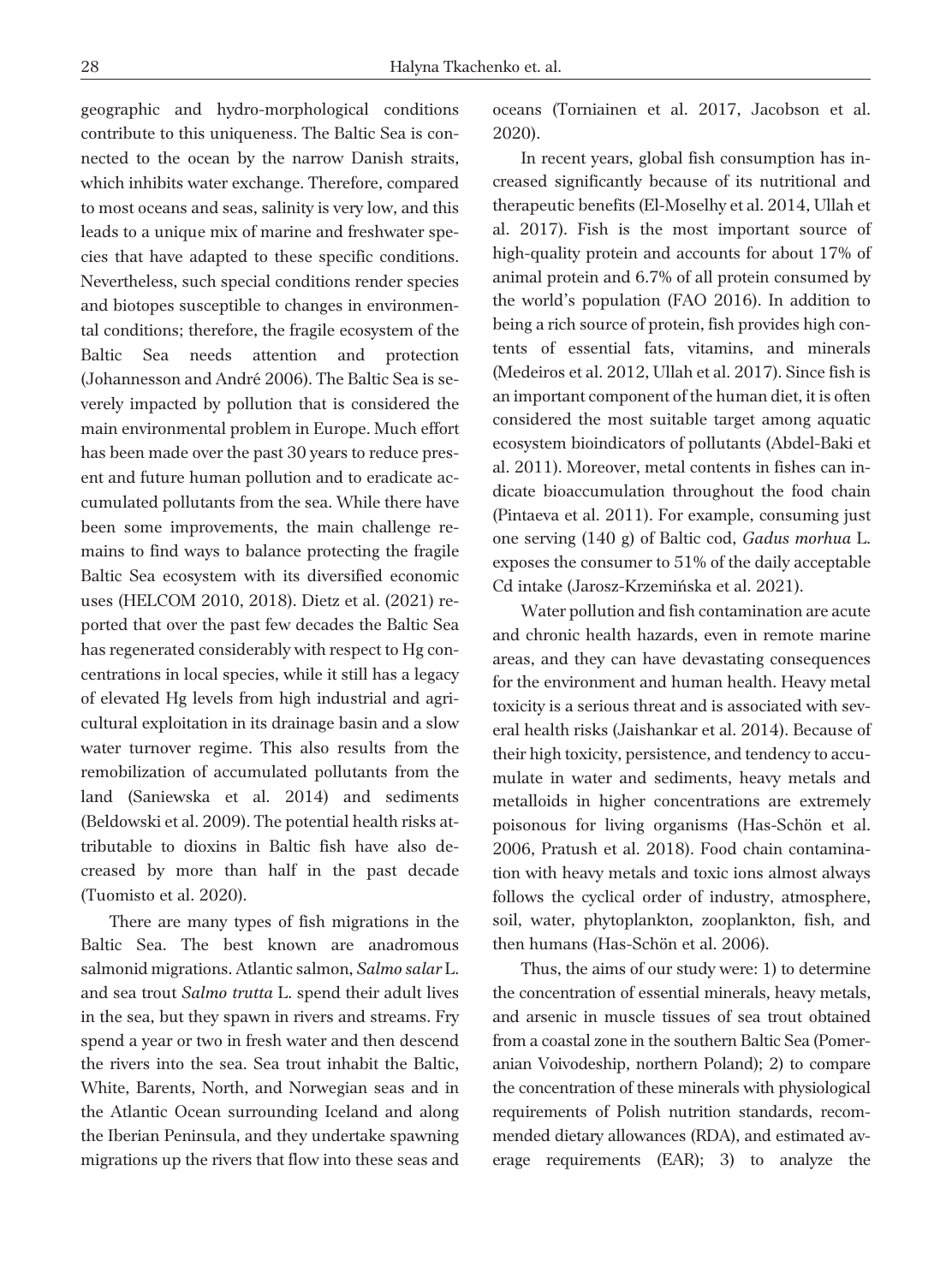non-carcinogenic and carcinogenic risk levels of exposure to heavy metals and arsenic by assessing estimated target hazard quotients (THQ), total target hazard quotients (STHQ), and carcinogenic risk (CR).

# **Materials and Methods**

#### **Fish**

The sea trout were purchased from September 2016 to February 2017 from local fishermen working Ustka harbour (54°34'43''N 16°52'09''E), Pomeranian Voivodeship, northern Poland. Fish was purchased twelve times from local fishermen, and sampling was performed every two weeks. Ustka is a town in the central Pomerania region of northwestern Poland with 17,100 inhabitants (2001). It has also been part of Słupsk County in Pomeranian Voivodeship since 1999. Each of the 188 fishes was collected and wrapped in individual polyethylene bags for transport to the Department of Zoology and Animal Physiology, Institute of Biology and Earth Sciences, Pomeranian University in Słupsk and the Department of Medical Biology and Biochemistry, Department of Ecology and Environmental Protection, Collegium Medicum in

Bydgoszcz, Nicolaus Copernicus University in Toruñ (Poland).

The muscle tissues used in chemical analyses were sampled from above the lateral line near the dorsal fin. The fish muscle tissue samples were weighed directly into acid-washed Teflon vessels. Next, a fragment of muscle tissue was removed from each sample and chopped into pieces with a steam-cleaned stainless steel knife. The muscle tissues were then washed with deionized water, air-dried to remove extra water, and subsequently homogenized in a food processor; 100 g test portions were stored at -20°C.

#### **Analytical methods**

#### **Sample digestion**

Concentrations of elements were determined after the samples were digested with the following procedure: samples of up to 100 mg dry weight were weighed and placed in calibrated 25 ml test tubes washed and rinsed with double-distilled water. Briefly, 1.5 ml pure 65% concentrated nitric acid (Sigma-Aldrich, Poznañ, Poland) was added to each sample to make a clear solution according to standard procedures (Berghof GmbH), and the tubes were left to stand at room temperature for 20-24 h. Next, 0.5 ml 62% perchloric acid was added, and the contents of each tube were mixed before being placed in a Berghof Speedwave MWS-2 digestion system electrically heated to 400°C, fitted with a regulator and temperature gauge, and a microwave pressure digestion unit with built-in in situ temperature measurement. The mixtures were heated at 100°C for 1 h, at 150°C for another hour, and then at 200°C for the final hour (according to the standardized method of the system) until approximately 0.2 ml of a colorless clear solution was obtained. After cooling, each mixture was topped up to 5 ml with double-distilled water, stirred, and poured in its



Figure 1. Map of sampling location in Ustka (Pomeranian Voivodeship, Poland).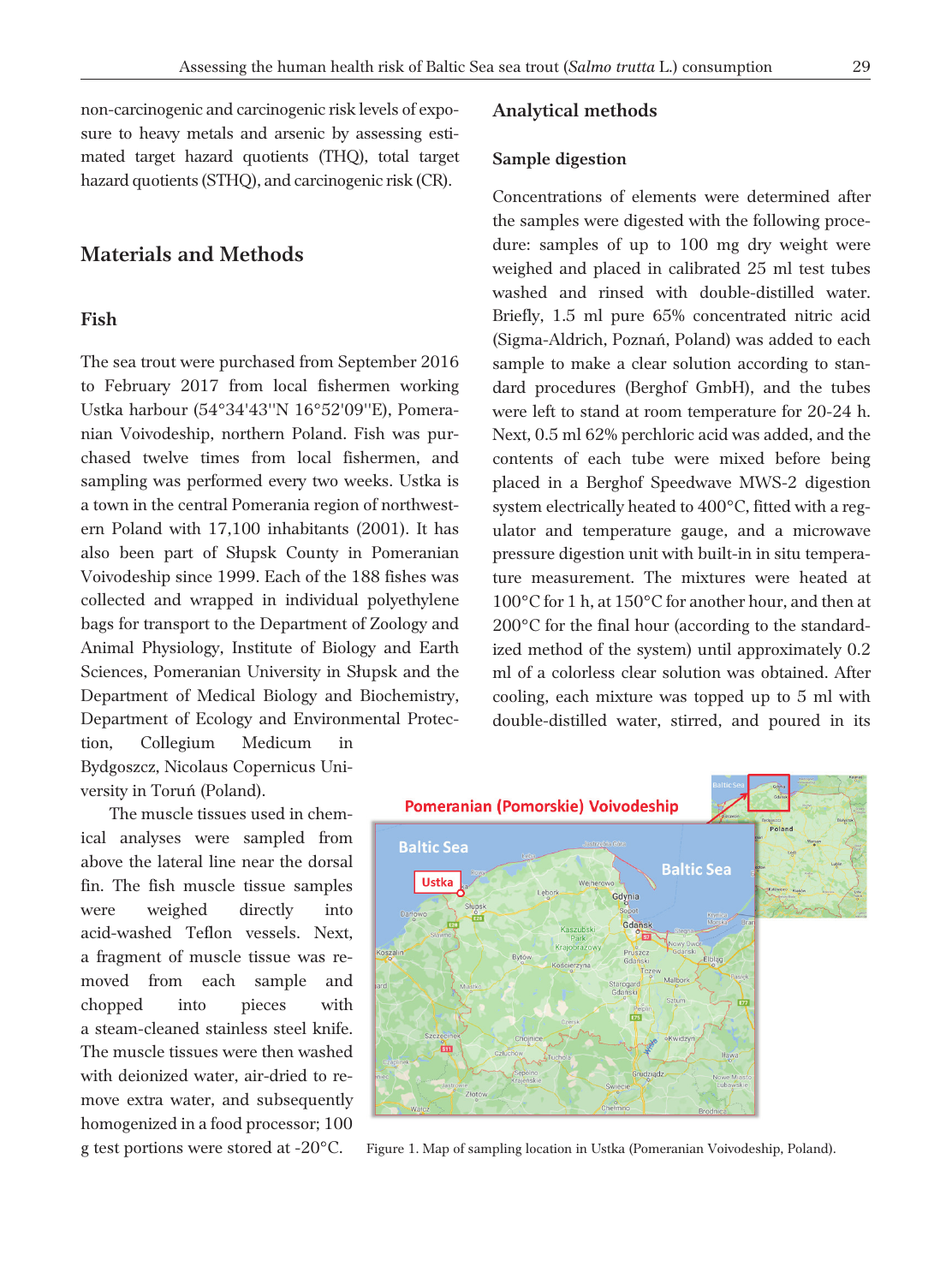entirety into tightly sealable, absolutely neutral polyethylene Nalgene containers (Nalge Nunc Int., USA, www.nalgene.com), according to the standardized method by Berghof GmbH. In each case, all glassware and plastic containers were washed in pure 65% nitric acid for analysis (Sigma-Aldrich) to remove adsorbed metals.

Samples were prepared in a Class 100 clean hood to prevent contamination by atmospheric particulates. Digestion was performed with microwave methods using the Discovery SPD (CEM, Matthews, NC). After digestion, samples were analyzed for trace minerals using an Agilent 7900 ICP-MS, which is a quadrupole mass spectrometry system equipped with a helium collision mode.

Prior to digestion, all samples were vortexed thoroughly to provide a homogeneous matrix for digestion. Samples were immediately pipetted to prevent settling before the samples were removed. A sample volume of 250 µL was dispensed into an acid-washed glass microwave digestion vessel. Reagent blanks were prepared by adding deionized water in place of the samples. The blank test was a mixture of nitric acid (V) and water subjected to digestion conditions together with the samples. A volume of 300 µL concentrated nitric acid (HNO3) (Ultrex purity, Fisher), 200 µL concentrated hydrochloric acid (HCl) (Ultrex, Fisher), and  $100 \mu L$  of non-stabilized 30% hydrogen peroxide (H2O2) solution (Ultrex, Fisher) was added to each vial containing samples. Deionized water was added to provide a final volume of 2.0 mL. The samples were then sealed, placed in the microwave, and digested as described below:

Microwave digestion program for samples

| Max Temp<br>(°C)                        | Ramp<br>(min) | Hold<br>(min) | Max<br>Pressure<br>(PSI) | Power<br>(W) | Stir rate |
|-----------------------------------------|---------------|---------------|--------------------------|--------------|-----------|
| 200                                     | 07:00         | 09:00         | 300                      | 200          | Medium    |
| Whole blood digestion microwave program |               |               |                          |              |           |
| Max Temp<br>(°C)                        | Ramp<br>(min) | Hold<br>(min) | Max<br>Pressure<br>(PSI) | Power<br>(W) | Stir rate |
| 200                                     | 07:00         | 09:00         | 400                      | 200          | Medium    |

At the end of digestion, all samples were removed from the microwave and allowed to cool to room temperature. In the clean hood, samples were quantitatively transferred to acid-washed 15 mL polypropylene sample tubes, spiked with a multi-element internal standard to provide a final concentration of 10 ng  $mL^{-1}$  Indium, Scandium, and Praseodymium, and diluted to the final volume with deionized (DI)  $H<sub>2</sub>O$ . Samples were stored in a monitored refrigerator at a nominal temperature of 4°C until analysis.

The digestion method was applied to all elements, and there was no separate digestion. We confirmed experimentally the effectiveness of this method and good mercury recovery.

Microwave digestion with concentrated nitric acid and hydrogen peroxide was used to decompose dried muscle tissue, which was weighed into reaction vessels. Eight mL of 69-70% Baker Instra Analyzed grade nitric acid was added with 2 mL of 30% Chem. Lab. Analyst. grade hydrogen peroxide. The samples were microwaved for 5 min at 190°C (ramping time 25 min), then 5 min at 200°C (ramping time 5 min), and finally 5 min at 210°C (ramping time 5 min) to ensure the total decomposition of organic matter. The digested solution was moved to disposable calibrated tubes and filled up to 50 mL with deionized  $0.05 \text{ uS cm}^{-1}$  water.

#### **Instruments and reagents**

The ICP-MS technique was used for trace element quantitative analyses. An Agilent 7500ce ISP-MS apparatus was fitted with a micro-mist nebulizer, a Peltier cooled double pass spray chamber, and a peristaltic pump. Argon 5.0 (99.999% purity) was used as the carrier gas. The apparatus was also fitted with a torch with a shield torch system to reduce secondary discharge, off-axis ion lenses, a reaction/collision chamber with hydrogen 6.0, and helium 6.0 (purity 99.9999%) as reaction/collision gasses to eliminate interferences. The vacuum system consisted of a rotary pump and a turbo-molecular pump. A quadrupole with hyperbolic rods was the mass separator. The detector permitted working in digital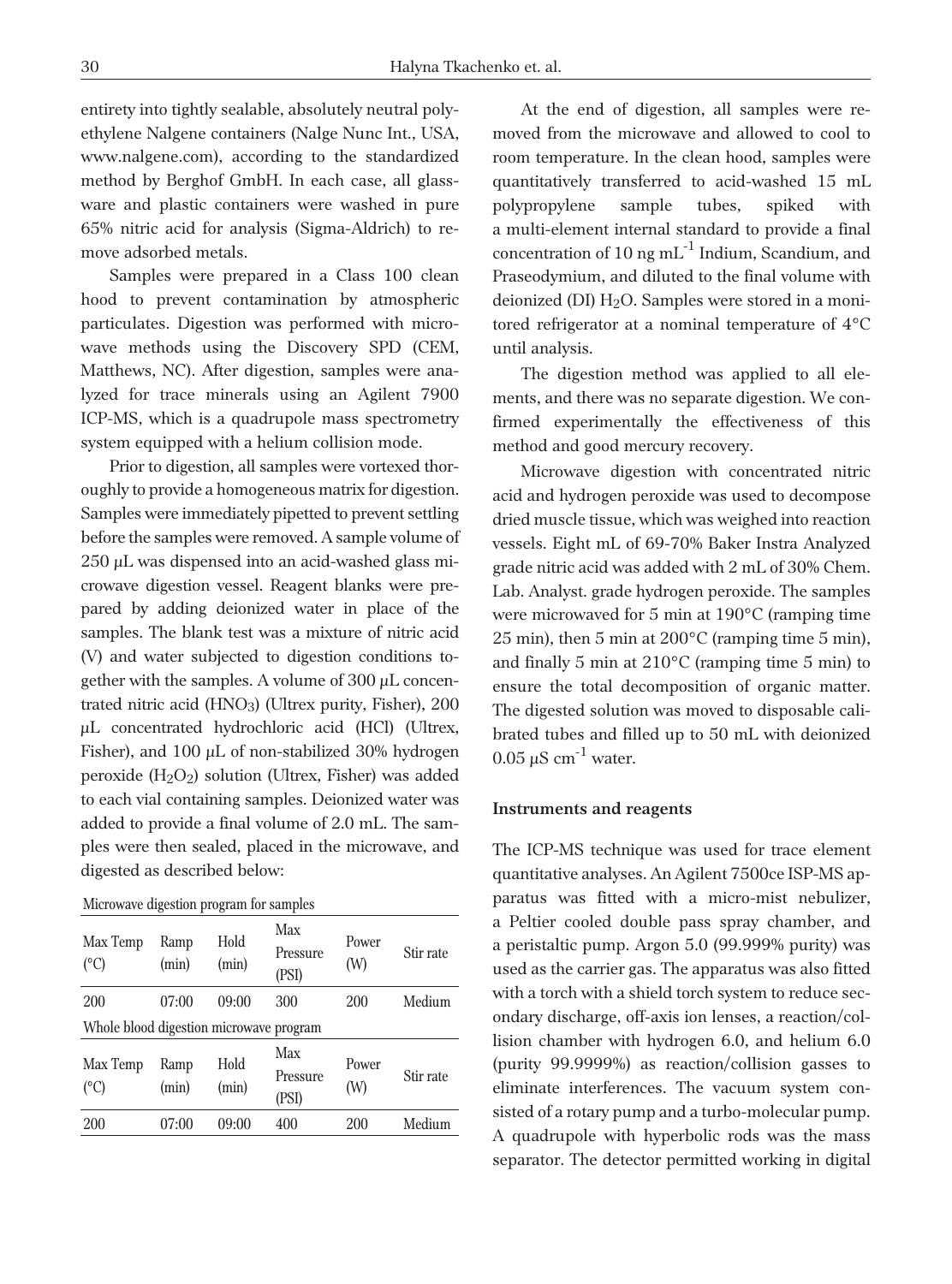and analog modes, which facilitated work through nine orders of magnitude.

The concentration of each element ( $\mu$ g g<sup>-1</sup> of dry weight) was determined and the calibration curve method was used to estimate the concentration of the elements. Three replications were performed for each sample. Three-point calibration curves were calculated with the weighted method. Standard curves were prepared using standardized Merck samples. The following standards were used for the analysis of individual elements:  $KNO_3$ ;  $Mg(NO_3)_2$ ;  $NaNO_3$ ;  $Ca(NO_3)_2$ ; As( $NO<sub>3</sub>$ )<sub>2</sub>; Zn( $NO<sub>3</sub>$ )<sub>2</sub>; Cu( $NO<sub>3</sub>$ )<sub>2</sub>; Fe( $NO<sub>3</sub>$ )<sub>3</sub>;  $Co(NO<sub>3</sub>)<sub>2</sub>; Mn(NO<sub>3</sub>)<sub>2</sub>; Cd(NO<sub>3</sub>)<sub>2</sub>; Pb(NO<sub>3</sub>)<sub>2</sub>.$ 

#### **Quality control programs**

All determinations were made in the presence of  $^{45}$ Sc,  $^{89}$ Y, and  $^{159}$ Tb as internal standards to minimize the matrix effect and ensure long-term stability. The procedure was also performed for blank samples as a control of contamination. Simultaneously, for every series of samples, certified reference material (NCS ZC73016 chicken) from the China National Analysis Center for Iron and Steel was used to meet quality control requirements. Recoveries ranging from 90 to 110% were achieved for this material, and the uncertainty of the measurement was established at 10%.

There were many zeros in the list that indicate values below detection limits. Markings in the table with a value of 0 can be replaced with detection limits, although this is not quite the correct approach. This is acceptable assuming that these are objects with the lowest concentration of a given element, and perhaps in this group there were anomalies more often. An important observation arises in cases in which there are small variations in concentrations that indicate a certain degree of stability, and they are not interesting from the point of view of the analysis of various dependencies. Generally, in cases in which there were many zeros indicating values below detection limits, it was reasonable to consider these elements in scientific considerations.

Biological sample digestion in the microwave oven in hermetically sealed Teflon containers did not pose a risk of volatile Hg losses. After mineralization, the containers were cooled to room temperature, and only then was the analyte transferred to the measuring vessel. The problem with mercury is that in an environment such as nitric acid, mercury reduction can occur in the presence of reducing agents. Mercury adsorption on hydrophobic surfaces of Teflon vessels used for mineralization can also be a problem, but this can be the source of the memory effect that is quite typical of mercury. It is possible to check the effect of mineralization in the furnace on recovery by adding mercury from the standard in several test tubes. For comparison, it is possible to analyze samples with standard additions that are not subjected to mineralization since the rest, i.e. the amount of acid and the final volume of the sample analyzed, would be the same; it was certain that mineralization in no way led to analyte loss; the recoveries were very good (close to 100%). The recovery level was highly reproducible, and, therefore, the microwave oven mineralization method was acceptable. Mineralization was performed in sealed Teflon containers; after mineralization, they were cooled to avoid losses. The low pH of the solution after digestion and quantitative transfer to volume effectively prevented Hg losses. The influence of the reaction on Hg losses was investigated by Rosain and Wai (1973).

The mercury mineralization process itself did not cause any significant losses of this element. The first calibration standard on the curve was 50 ng  $L^{-1}$ . The mercury recovery from samples fortified at this level for samples after mineralization was almost 100%. For samples analyzed without mineralization, the recoveries were worse. The template without template was also mineralized so that the final concentration after transfer to 25 mL was 10 ng  $L^{-1}$ , 25 ng  $L^{-1}$ , and  $50$  ng  $L^{-1}$ . Here, too, the recoveries were fairly good.

The addition of an internal standard was used to monitor the conditions. The device, receiving the signal from the internal standard, calculated the results continually to eliminate the influence of the environment (e.g., changes in flow caused by reduced hole diameter in the cone from calcium deposits).

The results of element concentrations were mostly not within ranges reported in the literature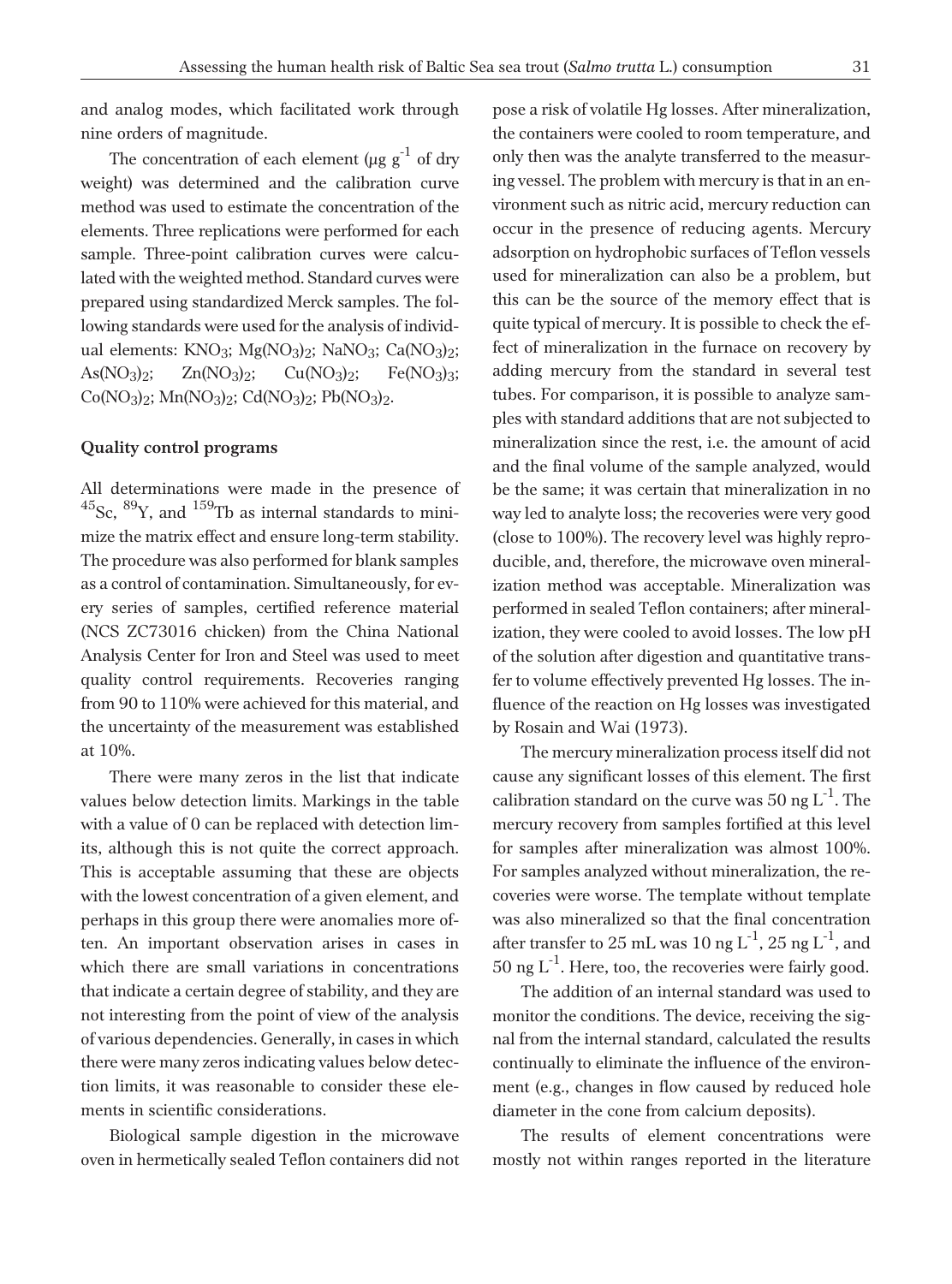(Kabata-Pendias and Mukherjee 2007, Ping et al. 2009, Kabata-Pendias and Pendias 2010, Gall et al. 2015, Ullah et al. 2017, A-Javier 2018, Solihat et al. 2019, European Commission Directorate-General Joint Research Centre 2019, Kabata-Pendias and Szteke 2019) or those reported on the basis of them, so it was difficult to identify certain regularities in possible methodological errors during the analyses.

The analytical procedure of preparing samples was the same as that for the material analyzed. Simultaneously, we used standardized samples obtained from Merck, i.e., each particular quality standard for each specific chemical element. We obtained adequate analytical assurance, i.e., the standard reference material recoveries were within acceptable limits for the particular chemical elements analyzed. Thus, the differences between the results of the analysis conducted using certified reference material were within acceptable limits (Ullah et al. 2017, A-Javier 2018, European Commission Directorate-General Joint Research Centre 2019, Solihat et al. 2019). The reference materials used in the analysis of the chemical element concentrations were also used in papers published by Kabata-Pendias and Mukherjee (2007), Ping et al. (2009), Kabata-Pendias and Pendias (2010), Gall et al. (2015), and Kabata-Pendias and Szteke (2019).

#### **Statistical analysis and health risk assessment**

The results are presented as means  $\pm$  SEM (n = 188) and expressed in mg per kg wet weight (ww). Both maximum and minimum concentrations of chemical elements in muscle tissues were determined to compare them with levels in edible fish filets as stated in the Codex Alimentarius (FAO 1995), Commission Regulation (EC) No 1881/2006 and Commission Regulation (EC) No 466/2001 (EC 2006, later amended in 2014 and 2015), and Polish nutrition standards (Jarosz et al. 2017).

The actual daily intake of nutrients from human fish product consumption in comparison with ADI was assessed according to FAO Fisheries Circular No 825 (Food Safety Regulation Applied to Fish Major Importing Countries, 1998), Commission Regulation (EC) No 1881/2006 of 19 December 2006 setting maximum levels for certain contaminants in foodstuffs, Commission Regulation (EC) No 466/2001 of 8 March 2001 on the maximum levels for certain contaminants in foodstuffs, and the Regulation of the Minister of Health of Poland, 13.01.2003 on the maximum levels of chemical and biological contaminants in food, food ingredients, permitted additives, processing aids, or on the surface of food (Journal of Laws 2003. No. 37, item 326 with later amendments) to establish the same maximum levels of Hg, Cd, and Pb, i.e. 0.500, 0.050, and 0.300 mg  $\text{kg}^{-1}$  ww, respectively.

To assess the potential risk of the dietary intake of mineral elements and heavy metals from fish consumption, the recommended dietary allowances (RDAs) and EAR were used according to Polish nutrition standards (Jarosz et al. 2017). The food and nutrition board of the Institute of Medicine suggests that the RDAs or the adequate intakes (AIs) can be used as goals for individual intake, as they are set to meet the needs of 97-98% of individuals in a group.

The analysis of the data was based also on USEPA (1986, 1989, 2000, 2010), i.e. Risk Assessment Guidance for Superfund, Human Health Evaluation Manual, EPA/540/1-89/002, Risk-Based Concentration Table, and Risk-based Concentration Table.

### **Estimated average daily dose and estimated daily intake**

The estimated average daily dose (ADD) of each heavy metal was calculated as in Wang et al. (2005) using 70 years as the exposure duration and equivalent to the average lifetime and 365 days as the exposure frequency. The estimated daily intake (EDI) of each heavy metal was calculated according to Saha and Zaman (2013).

#### **Non-carcinogenic risk**

The non-carcinogenic health risks associated with the consumption of fish were assessed based on THQs. The THQ values linked with fish consumption were assessed for each heavy metal. The calculations were performed using the standard assumption for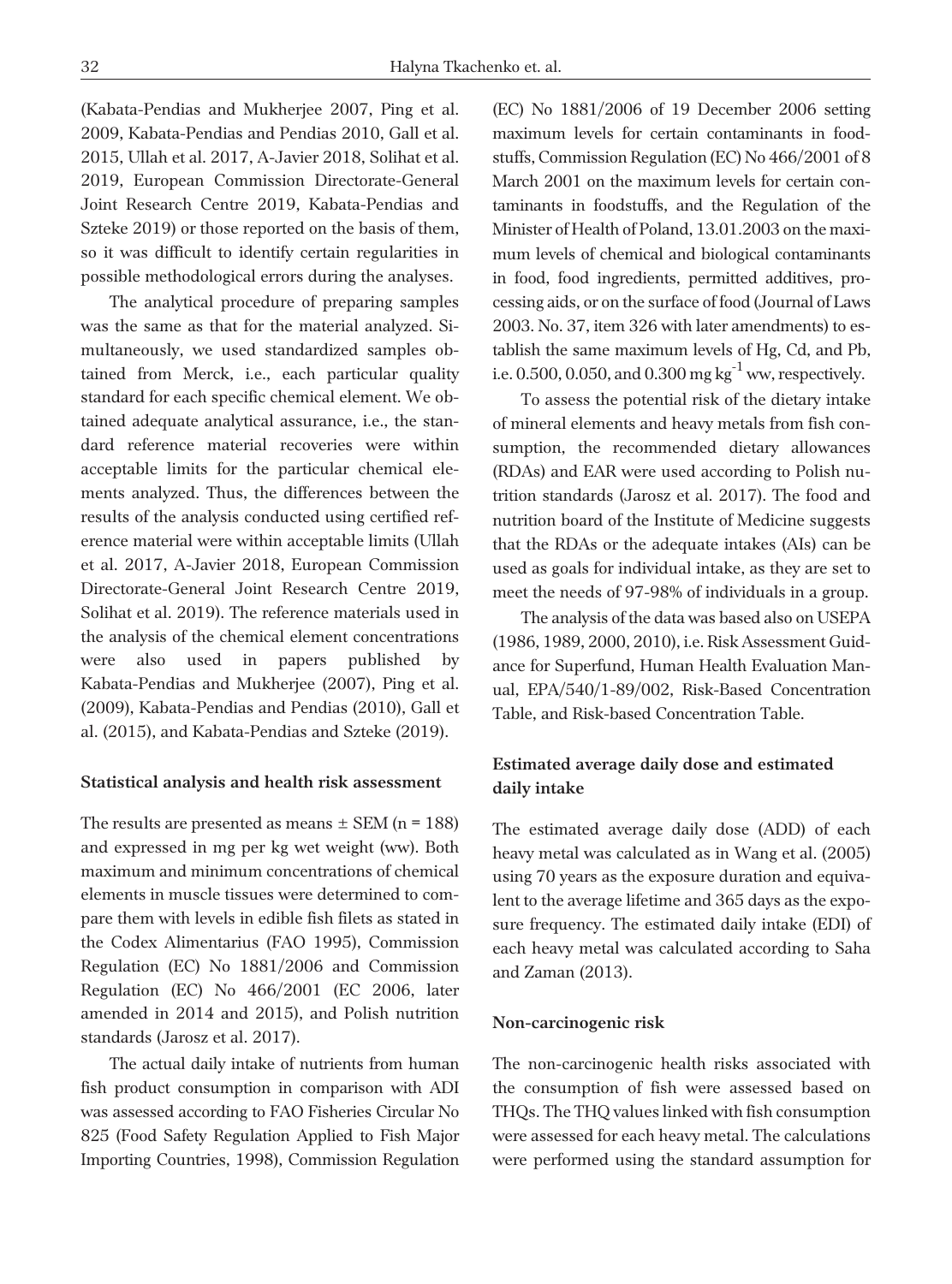an integrated USEPA risk analysis (USEPA, 1989; Ahmed et al., 2015). The oral reference doses (RfDs) were based on 0.001, 0.0003, 0.004, 1.5, 0.02, and  $0.04$  mg kg<sup>-1</sup> BW d<sup>-1</sup> for Cd, As, Pb, Cr, Ni, and Cu, respectively (USEPA, 2010). RfDs were based on 0.004, 0.001, 0.003, and 0.0005 mg  $\text{kg}^{-1}$  bw d<sup>-1</sup> for Pb, Cd, As, and Hg respectively. RfDs are an estimate of the daily exposure to which the human population can be continually exposed over a lifetime without an appreciable risk of deleterious effects. If THQ is less than 1, the exposed population is unlikely to experience obvious adverse effects. If the THQ is equal to or higher than 1, there is a potential health risk (Wang et al. 2005), and appropriate interventions and protective measures should be taken.

#### **Combined risk of multiple heavy metals**

Reports indicate that exposure to two or more pollutants can result in additive and/or interactive effects (Hallenbeck 1993, Saha and Zaman 2013), and the total THQ (TTHQ) of heavy metals for individual foodstuffs is treated as the mathematical sum of the THQ value of each metal:

TTHQ (individual foodstuff) = THQ (toxicant 1) + THQ (toxicant 2) +…+ THQ (toxicant n).

#### **Carcinogenic risk**

For carcinogens, the risks were estimated as the incremental probability of an individual developing cancer over lifetime exposure to a potential carcinogen (i.e., incremental or excess individual lifetime cancer risk (USEPA 1989)). The acceptable risk levels for carcinogens range from  $10^{-4}$  (the risk of developing cancer over a human lifetime is 1 in 10,000) to  $10^{-6}$  (the risk of developing cancer over a human lifetime is 1 in 1,000,000). The equation used for estimating the target cancer risk (lifetime cancer risk) was calculated according to USEPA (1989).

CR indicates an increased likelihood of an individual developing life-threatening cancer caused by exposure to a potential carcinogen. The level used to assess the risk of cancer (USEPA 2000) was as follows:

$$
CR = ADD \times \text{CSF},
$$

where CR – carcinogenic risk; ADD – average daily dose; CSF – carcinogenic factor tilt.

CSF is the carcinogenic slope factor of 0.0085 mg kg<sup>-1</sup> day<sup>-1</sup> for Pb, 0.38 mg kg<sup>-1</sup> bw d<sup>-1</sup> for Cd and 1.5 mg kg<sup>-1</sup> bw d<sup>-1</sup> for As (USEPA 2010).

# **Results and Discussion**

The mean contents of minerals (manganese, iron, copper, zinc, magnesium, calcium, cobalt, sodium, selenium, phosphorus, potassium) with a range of minimum and maximum values in the sea trout muscle tissue are summarized in Table 1. The chemical analyses indicated that sea trout muscle tissues were rich in phosphorus, calcium, magnesium, sodium, and potassium at mean respective concentrations of  $147.10 \pm 8.051$  mg kg<sup>-1</sup>; 129.873  $\pm$  15.124 mg kg<sup>-1</sup>;  $122.689 \pm 3.011$  mg kg<sup>-1</sup>; 103.579  $\pm$  6.153 mg kg<sup>-1</sup>; and 98.346  $\pm$  1.433 mg kg<sup>-1</sup>. Concentrations of the following were low in the samples tested: iron –



Figure 2. Assessment of the potential risk of the dietary intake of mineral elements and heavy metals from fish consumption.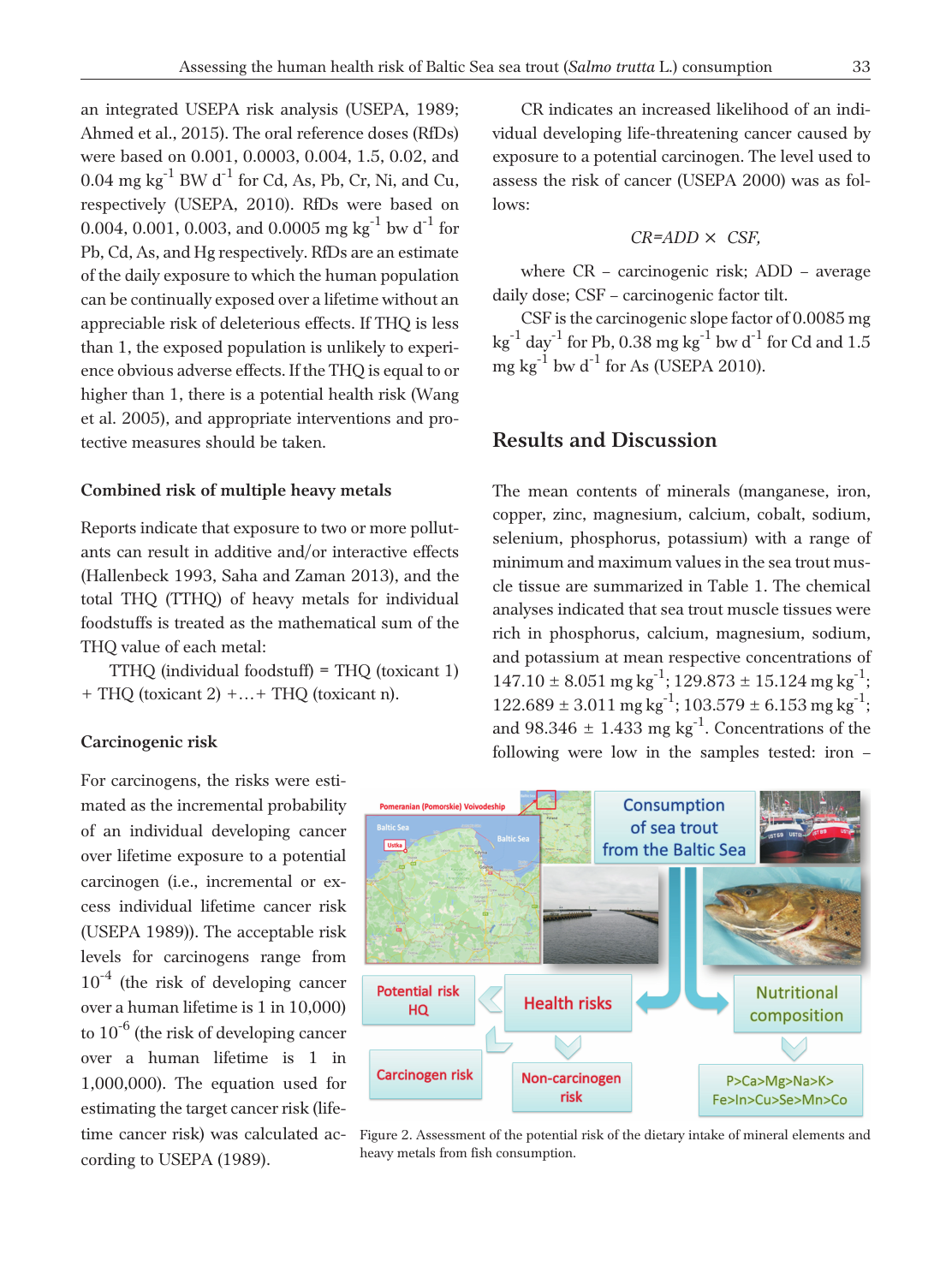| × |  |
|---|--|
|   |  |

| Elements      | Concentration $(M \pm m)$<br>$(mg kg^{-1})$ | Range of values (min-max)<br>$(mg kg^{-1})$ | Percentage of mineral intake,<br>(%) |
|---------------|---------------------------------------------|---------------------------------------------|--------------------------------------|
| Manganese, Mn | $0.029 \pm 0.002$                           | $0.0038 - 0.202$                            | 53.72                                |
| Iron, Fe      | $1.244 \pm 0.082$                           | $0.1882 - 7.58$                             | 58.51                                |
| Copper, Cu    | $0.559 \pm 0.072$                           | $0.009 - 5.28$                              | 72.34                                |
| Zinc, Zn      | $0.833 \pm 0.060$                           | $0.123 - 5.27$                              | 57.98                                |
| Magnesium, Mg | $122.689 \pm 3.011$                         | $27.0 - 219.0$                              | 53.72                                |
| Calcium, Ca   | $129.873 \pm 15.124$                        | $11.3 - 204.0$                              | 72.87                                |
| Cobalt, Co    | $0.0005 \pm 0.000$                          | $0.0001 - 0.0025$                           | 67.02                                |
| Sodium, Na    | $103.579 \pm 6.153$                         | $6.82 - 286.0$                              | 52.12                                |
| Selenium, Se  | $0.036 \pm 0.004$                           | $0.0019 - 0.308$                            | 65.96                                |
| Phosphorus, P | $147.10 \pm 8.051$                          | $12.9 - 636.0$                              | 57.98                                |
| Potassium, K  | $98.346 \pm 1.433$                          | $11.3 - 204.0$                              | 48.94                                |

**Table 1**

Concentrations of elements in sea trout muscles and percentage of mineral intakes for adults compared to the mean concentration in 100 g of sea trout consumed ( $n = 188$ )

 $1.244 \pm 0.082$  mg kg<sup>-1</sup>; zinc – 0.833  $\pm$  0.060 mg  $kg^{-1}$ ; copper – 0.559  $\pm$  0.072 mg kg<sup>-1</sup>; selenium –  $0.036 \pm 0.004$  mg kg<sup>-1</sup>; manganese –  $0.029 \pm 0.002$ mg kg<sup>-1</sup>; cobalt – 0.0005  $\pm$  0.000 mg kg<sup>-1</sup> (Table 1). The pattern significance gradation of element concentrations was as follows: P> Ca>Mg> Na>K> Fe> Zn> Cu> Se>Mn>Co.

Since a wide range of values (from minimum to maximum) of the content of both micro- and macronutrients in sea trout muscle was identified, the percentage of individual mineral intake compared to mean concentrations in 100 g of consumed sea trout was also calculated. The results indicated that the concentration of minerals in most of the samples tested was lower than the mean values. Thus, the human intake of minerals from consuming 100 g of sea trout compared to mean values was 72.87% of calcium, 72.34% of copper, 67.02% of cobalt, and 65.96% of selenium. The value for other minerals, except potassium, exceeded 50% (Table 1).

Fish consumption is distributed unevenly around the world, with continental, regional, and national differences, and also differs with regard to income. Per capita fish consumption ranges from less than 1 kg to more than 100 kg annually. Geographical differences are also evident within countries, and consumption is generally higher in coastal areas (FAO 2006).

The current study analyzed the actual intakes of micro- and macroelements with a daily consumption

of 100 grams of sea trout and whether or not the nutritional requirements of adults (mean bodyweight of 70 kg) aged 18 and older were met. The human requirement for nutrients derived from foods was assessed according to Polish nutrition standards (Jarosz et al. 2017) by comparing the actual intake of nutrients with the RDA and EAR (Table 2). According to the Food and Nutrition Board of the Institute of Medicine, RDA reflects average daily intakes that are sufficient to meet the nutrient requirements of nearly all (97-98%) healthy people from particular gender and life stage groups (Institute of Medicine 1998). The RDA for a nutrient is the value used as the goal for dietary intake by healthy individuals. EAR is the daily intake value of a nutrient that is estimated to meet the nutrient requirements of half of the healthy individuals in life stage and gender groups. The potential intake of chemical elements through sea trout consumption was calculated based on the average actual daily intake with regard to existing standard levels (RDA and EAR), energy conversion factors, definitions, and Polish nutrition standards (Jarosz et al. 2017).

The potential and actual intake of micro- and macroelements by adults (both males and females) who consume 100 g of sea trout with regard to RDA and EAR are presented in Tables 2 and 3. This comparison shows that the potential mineral intake is relatively low. Consuming 100 g of sea trout can provide a considerable intake of copper (62.22% of the RDA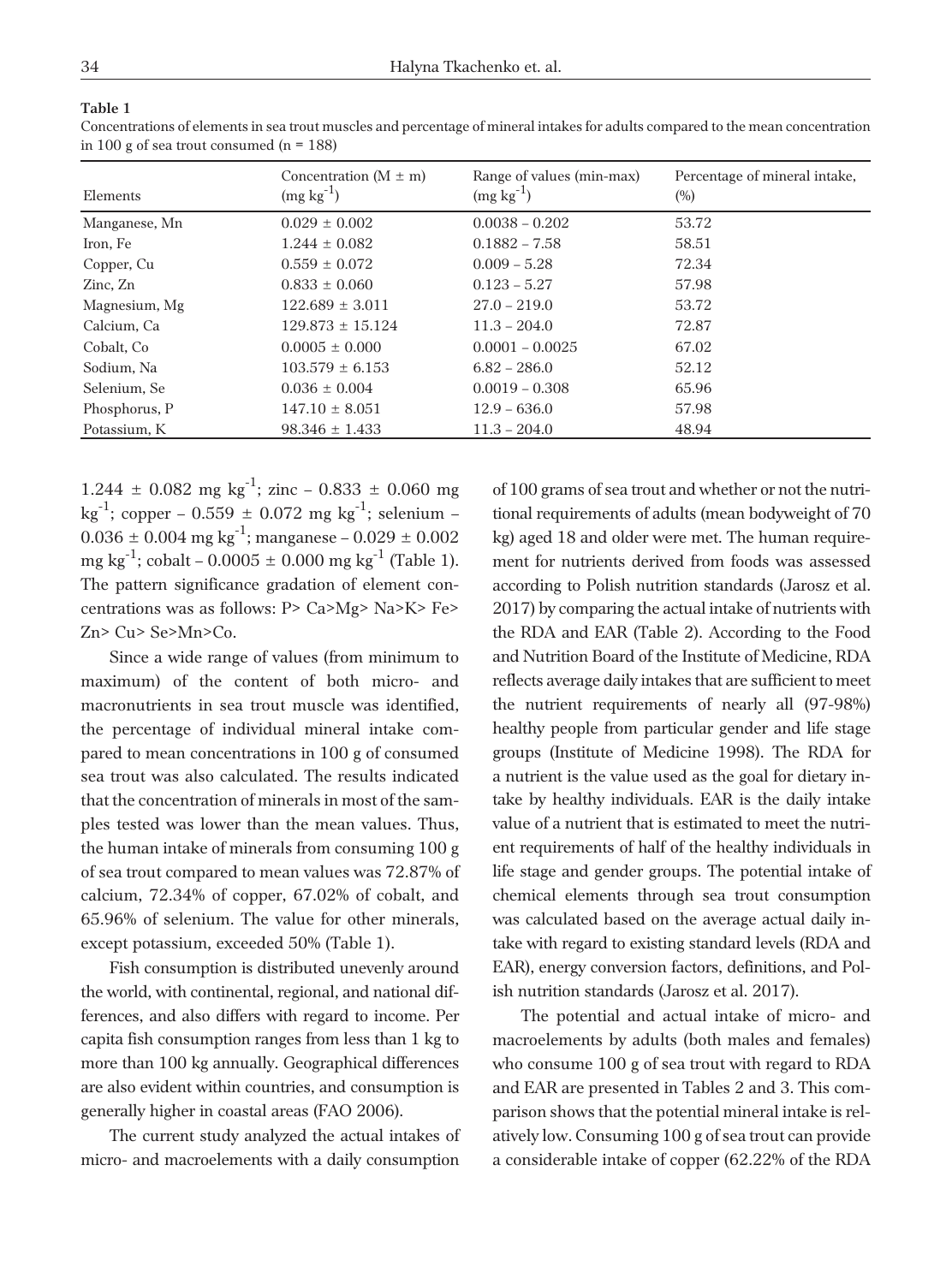| 1001          |                                                                           |         |                                                     |                                                               |         |
|---------------|---------------------------------------------------------------------------|---------|-----------------------------------------------------|---------------------------------------------------------------|---------|
|               | Recommended dietary allowances<br>$(RDA^*)$ , $(mg day^{-1} person^{-1})$ |         | Actual intake of minerals<br>from 100 g of product, | Potential intake of minerals according<br>to $RDA^*$ , $(\%)$ |         |
| Elements      | males                                                                     | females | $(mg day^{-1} person^{-1})$                         | males                                                         | females |
| Manganese, Mn | 2.3                                                                       | 1.8     | 0.0029                                              | 0.12                                                          | 0.16    |
| Iron, Fe      | 10.0                                                                      | 18.0    | 0.124                                               | 12.44                                                         | 6.91    |
| Copper, Cu    | 0.9                                                                       | 0.9     | 0.056                                               | 62.22                                                         | 62.22   |
| Zinc, Zn      | 11.0                                                                      | 8.0     | 0.083                                               | 7.54                                                          | 10.37   |
| Magnesium, Mg | 420.0                                                                     | 320.0   | 12.269                                              | 29.21                                                         | 38.34   |
| Calcium, Ca   | 1000.0                                                                    | 1200.0  | 12.987                                              | 12.99                                                         | 10.82   |
| Selenium, Se  | 5.5                                                                       | 5.5     | 0.004                                               | 0.65                                                          | 0.65    |
| Phosphorus, P | 700.0                                                                     | 700.0   | 14.710                                              | 21.01                                                         | 21.01   |

Actual mineral intake through consumption of 100 g of sea trout compared to the recommended dietary allowances (RDA) (n = 188)

\*RDA according to Polish nutrition standards (Jarosz et al. 2017).

**Table 2**

for both men and women), magnesium (38.34% and 29.21% for women and men, respectively), phosphorus (21.01% for men and women), calcium and iron (12.99% and 10.82% and 12.44% and 6.91% for men and women, respectively), and zinc (10.37% and 7.54% for women and men, respectively) compared to the RDA according to Polish nutrition standards (Jarosz et al. 2017) and the EU Commission Directive (2008). A low percentage of selenium (0.65% of the RDA for women and men) and manganese (0.16% and 0.12% for women and men, respectively) intake was noted with the consumption of 100 g of sea trout (Table 2). These trace elements were present in a low concentration in sea trout and probably did not significantly affect its nutritional value.

The potential intake of minerals from 100 g of sea trout in comparison with EAR is presented in Table 3. The highest potential intake of copper (80.0%) with the consumption of 100 g of sea trout among men and women was noted (Table 3). This amount of product provides 35.05% and 46.29% of the EAR for magnesium, 25.36% for phosphorus, 20.73% for iron, and 16.23% for calcium intakes for men and women. This fish can only be a supplement to other dietary items since selenium and manganese were found in small quantities in the samples (0.79% of estimated average requirements for selenium, and 0.12% and 0.16% for manganese intakes for men and women, respectively (Table 3).

In our study, we also analyzed the actual intake of micro- and macronutrients in the daily consumption of 80 g of fish and the nutrients provided to children with an average body weight of 48 kg (aged 7-18) and the daily consumption of 60 g of fish and the nutrients provided to children with an average body weight of 19 kg (aged 6 and under). The actual intake of minerals was also calculated taking into account the average values of micro- and macroelements in sea trout with a daily consumption of 80 g of fish and the nutrients provided to children with an average body weight of 48 kg (aged 7-18), and the consumption of 60 g of fish and the nutrients provided to children with an average body weight of 19 kg (aged 6 and under) according to Abubakar et al. (2015) (Table 4). The actual intake of micro- and macroelements in the body of children of different ages (aged 7-18 and 6 and under) consuming a certain amount of sea trout and the potential intake of minerals specified by RDA and EAR and reported by Jarosz et al. (2017) were calculated and are presented in Tables 4 and 5. In our study, the standard RDA and EAR values were indicated within ranges from lower to higher since these indicators were considered for children of different ages (Tables 5 and 6). The highest values of the actual intake of minerals from sea trout according to the RDA were for copper (8.25% for children aged 6 and under and 6.43-5.0% for children aged 7-18) and magnesium (7.55-2.39%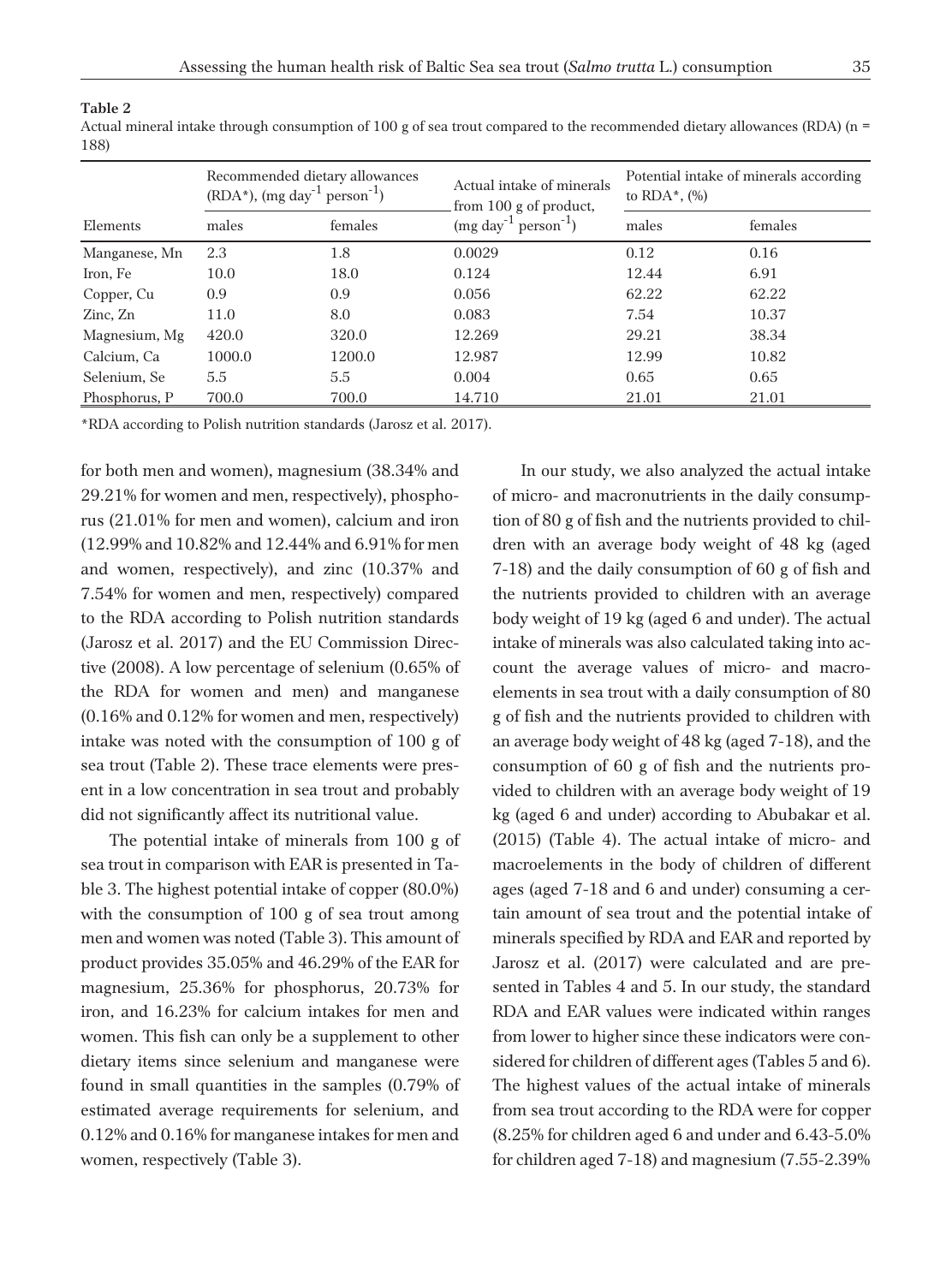**Table 3**

|               |       | Estimated average requirements (EAR)*, $(mg kg^{-1})$ |       | Potential mineral intake according to EAR <sup>*</sup> , (%) |  |
|---------------|-------|-------------------------------------------------------|-------|--------------------------------------------------------------|--|
| Elements      | males | females                                               | males | females                                                      |  |
| Manganese, Mn | 2.3   | 1.8                                                   | 0.12  | 0.16                                                         |  |
| Iron, Fe      | 6.0   | 6.0                                                   | 20.73 | 20.73                                                        |  |
| Copper, Cu    | 0.7   | 0.7                                                   | 80.00 | 80.00                                                        |  |
| Zinc, Zn      | 9.4   | 6.8                                                   | 8.83  | 12.21                                                        |  |
| Magnesium, Mg | 350.0 | 265.0                                                 | 35.05 | 46.29                                                        |  |
| Calcium, Ca   | 800.0 | 800.0                                                 | 16.23 | 16.23                                                        |  |
| Selenium, Se  | 4.5   | 4.5                                                   | 0.79  | 0.79                                                         |  |
| Phosphorus, P | 580.0 | 580.0                                                 | 25.36 | 25.36                                                        |  |

Potential mineral intake with 100 g of sea trout compared to the estimated average requirements (EAR) (n = 188)

\*EAR according to Polish nutrition standards (Jarosz et al. 2017)

**Table 4** Actual intake of minerals with sea trout consumption by children of different ages

| Elements      | children aged 7-18, $(mg \, day^{-1} \, person^{-1})$ | Actual intake of minerals from 80 g of product by Actual intake of minerals from 60 g of product by<br>children 6 and under, $(mg \, day^{-1} \, person^{-1})$ |
|---------------|-------------------------------------------------------|----------------------------------------------------------------------------------------------------------------------------------------------------------------|
| Manganese, Mn | 0.0023                                                | 0.0017                                                                                                                                                         |
| Iron, Fe      | 0.099                                                 | 0.075                                                                                                                                                          |
| Copper, Cu    | 0.045                                                 | 0.033                                                                                                                                                          |
| Zinc, Zn      | 0.067                                                 | 0.050                                                                                                                                                          |
| Magnesium, Mg | 9.810                                                 | 7.360                                                                                                                                                          |
| Calcium, Ca   | 10.390                                                | 7.792                                                                                                                                                          |
| Selenium, Se  | 0.0029                                                | 0.0022                                                                                                                                                         |
| Phosphorus, P | 11.768                                                | 8.826                                                                                                                                                          |

for children aged 7-18 and 5.66% for children 6 and under) (Table 5). The actual intake of the other minerals with the consumption of fish by children of different ages compared to recommended intakes was insignificant.

The results of calculating the actual intake of minerals from sea trout compared to EAR according to consumption norms for children of different ages were similar to the previous ones. High intakes were noted for copper (9.0-6.43% and 11.0% for children aged 7-18 and 6 and under, respectively) and magnesium (8.92-2.88% and 6.69% for children aged 7-18 and 6 and under, respectively) (Table 6). Iron intakes were 2.47-1.24% and 1.87% of EAR, while those of phosphorus were 2.35-1.12% and 2.15% for children aged 7-18 and 6 and under, respectively (Table 6). The actual intakes of the other minerals when children of various ages consumed sea trout according to EAR were insignificant (Table 6). Therefore,

consuming this fish provided adults and children with the greatest intakes of copper and magnesium.

The hygienic regulation of the xenobiotic contents in foods requires compliance with two standards: maximum permissible concentration (MPC) and the maximum permissible level (MPL) in individual products and also acceptable daily intake (ADI). These standards are the basis for performing hygienic monitoring of chemical levels in food raw materials and finished products. MPC and MPL standards are the criteria for the safety of individual food products, while ADI reflects dietary standards for populations.

The concentrations of heavy metals, i.e., cadmium, lead, mercury, and arsenic, were determined in the sea trout samples tested and were compared with MPCs of metals in the product (Table 7). No values exceeding MPCs compared to the mean concentration were detected in the fish samples. The concentration of heavy metals was lower than the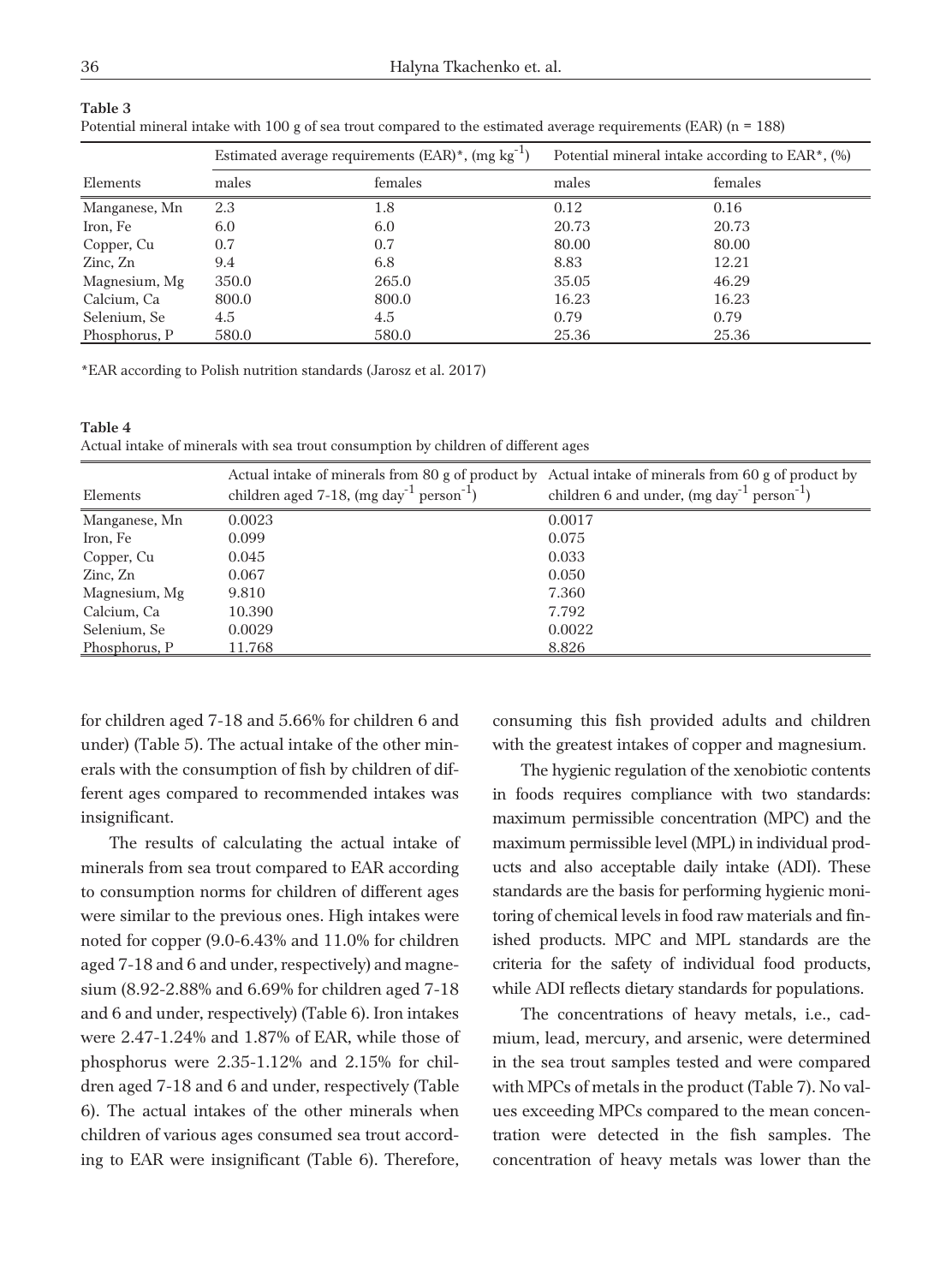Potential mineral intake with the consumption of 80 g and 60 g of sea trout by children aged 7-18 and 6 and under, respectively,

| compared to recommended dietary allowances (RDA) $(n = 188)$ |                       |                                       |                                                        |                      |  |
|--------------------------------------------------------------|-----------------------|---------------------------------------|--------------------------------------------------------|----------------------|--|
|                                                              | $(mg day-1 person-1)$ | Recommended dietary allowances (RDA*) | Potential intake of minerals according to RDA*,<br>(%) |                      |  |
| Elements                                                     | children 7-18         | children 6 and under                  | children 7-18                                          | children 6 and under |  |
| Manganese, Mn                                                | $1.5 - 2.2$           | 1.5                                   | $0.15 - 0.10$                                          | 0.11                 |  |
| Iron, Fe                                                     | $10-12$               | 10                                    | $0.99 - 0.82$                                          | 0.75                 |  |
| Copper, Cu                                                   | $0.7 - 0.9$           | 0.4                                   | $6.43 - 5.0$                                           | 8.25                 |  |
| Zinc, Zn                                                     | $5-11$                | 5                                     | 1.34-0.61                                              | 1.0                  |  |
| Magnesium, Mg                                                | 130-410               | 130                                   | 7.55-2.39                                              | 5.66                 |  |
| Calcium, Ca                                                  | 1000-1300             | 1000                                  | 1.04-0.80                                              | 0.78                 |  |
| Selenium, Se                                                 | 30-55                 | 30                                    | $0.01 - 0.005$                                         | 0.007                |  |
| Phosphorus, P                                                | 600-1250              | 500                                   | 1.96-0.94                                              | 1.76                 |  |

#### **Table 5**

#### **Table 6**

Potential mineral intake with the consumption of 80 g and 60 g of sea trout by children aged 7-18 and 6 and under, respectively, compared to the estimated average requirements (EAR) (n = 188)

|               | Estimated average requirements $(EAR)^*$ , $(mg kg^{-1})$ |                      | Potential mineral intakes according to $EAR^*$ , $(\%)$ |                      |
|---------------|-----------------------------------------------------------|----------------------|---------------------------------------------------------|----------------------|
| Elements      | children 7-18                                             | children 6 and under | children 7-18                                           | children 6 and under |
| Manganese, Mn | $1.5 - 2.2$                                               | 1.5                  | $0.15 - 0.10$                                           | 0.11                 |
| Iron, Fe      | $4 - 8$                                                   | 4                    | 2.47-1.24                                               | 1.87                 |
| Copper, Cu    | $0.5 - 0.7$                                               | 0.3                  | $9.0 - 6.43$                                            | 11.0                 |
| Zinc, Zn      | $4 - 8.5$                                                 | 4                    | 1.67-0.79                                               | 1.25                 |
| Magnesium, Mg | 110-340                                                   | 110                  | 8.92-2.88                                               | 6.69                 |
| Calcium, Ca   | 800-1100                                                  | 800                  | 1.3-0.94                                                | 0.97                 |
| Selenium, Se  | 23-45                                                     | 23                   | 0.013-0.006                                             | 0.009                |
| Phosphorus, P | 500-1050                                                  | 410                  | 2.35-1.12                                               | 2.15                 |

\*EAR according to Polish nutrition standards (Jarosz et al. 2017).

#### **Table 7**

Comparison of the concentration of heavy metals and arsenic in sea trout with the maximum permissible concentration of metals in the product  $(n = 188)$ 

|                |                           |                           | Maximum permissible concentration  |
|----------------|---------------------------|---------------------------|------------------------------------|
|                | Concentration $(M \pm m)$ | Range of values (min-max) | $(MPC^*)$ of metals in the product |
| Toxic elements | $(mg kg^{-1})$            | $(mg kg^{-1})$            | $(mg kg^{-1})$                     |
| Cadmium, Cd    | $0.0012 \pm 0.0001$       | $0.00003 - 0.0103$        | 0.05                               |
| Lead, Pb       | $0.0062 \pm 0.0014$       | $0.0008 - 0.2184$         | $0.2^{\circ}$                      |
| Mercury, Hg    | $0.0011 \pm 0.000$        | $0.0006 - 0.0372$         | 0.5                                |
| Arsenic, As    | $0.0189 \pm 0.0009$       | $0.0009 - 0.0739$         | 4.0                                |

\* The Maximum Permissible Concentration (MPC) is the maximum quantity of an injurious substance per unit volume (air, water, or other liquid) or weight (for example, food products) to which daily exposure for an indefinite period does not cause any pathological deviations or unfavorable hereditary changes in offspring.

MPC of metals in food in all sea trout samples, except for lead, an excess of which was found in one sample  $(0.2184 \text{ mg kg}^{-1})$ , which accounted for 0.53% of all samples tested. According to these results, the ranking order of the mean concentration of heavy metals in sea trout muscle tissues was As  $(0.0189 \text{ mg kg}^{-1})$  >

Pb  $(0.0062 \text{ mg kg}^{-1})$  > Cd  $(0.0012 \text{ mg kg}^{-1})$  > Hg  $(0.0011 \text{ mg kg}^{-1}).$ 

EDI of heavy metals by adults, children aged 7-18, and children aged 6 and under from the consumption of sea trout are presented in Table 8. The highest EDI of heavy metals by adults, children aged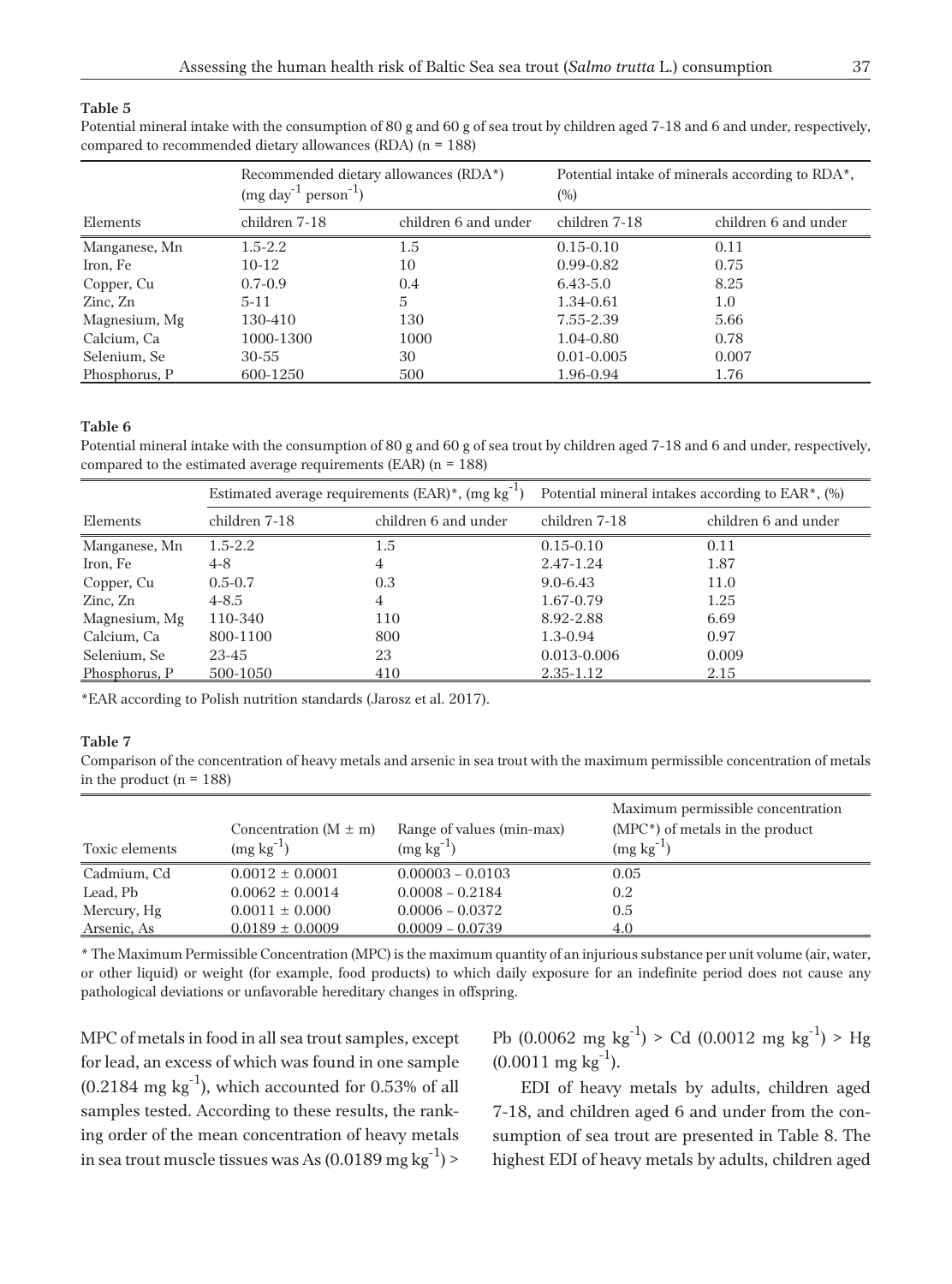#### **Table 8**

Estimated daily intake of heavy metals by an adults, children aged 7-18, and children aged 6 and under with sea trout consumption

| Toxic elements | Estimated daily intake of heavy<br>metals from 100 g of product<br>by adults,<br>$(mg day^{-1} person^{-1})$ | Estimated daily intake of heavy<br>metals from 80 g of product by<br>children aged 7-18,<br>$(mg day^{-1} person^{-1})$ | Estimated daily intake of heavy<br>metals from 60 g of product by<br>children aged 6 and under,<br>$(mg day^{-1} person^{-1})$ |
|----------------|--------------------------------------------------------------------------------------------------------------|-------------------------------------------------------------------------------------------------------------------------|--------------------------------------------------------------------------------------------------------------------------------|
| Cadmium, Cd    | 0.00012                                                                                                      | 0.000096                                                                                                                | 0.000072                                                                                                                       |
| Lead, Pb       | 0.00062                                                                                                      | 0.000496                                                                                                                | 0.000372                                                                                                                       |
| Mercury, Hg    | 0.00011                                                                                                      | 0.000088                                                                                                                | 0.000066                                                                                                                       |
| Arsenic, As    | 0.0019                                                                                                       | 0.001512                                                                                                                | 0.001134                                                                                                                       |

#### **Table 9**

Estimated target hazard quotients (THQ), total target hazard quotients (THQ), and carcinogenic risk (CR) of each metal from sea trout consumption

|              | Average daily         |                       |                 | Oral reference Target hazard Total target haz- | Carcino-genic           |                    |
|--------------|-----------------------|-----------------------|-----------------|------------------------------------------------|-------------------------|--------------------|
|              | dose (ADD)            | dose (RfD)            | quotients       | ard quotients                                  | slope factor (CSF)      | Carcino-genic risk |
| Toxic metals | $(mg kg^{-1} d^{-1})$ | $(mg kg^{-1} d^{-1})$ | (THO)           | (2THO)                                         | $(mg kg^{-1} day^{-1})$ | (CR)               |
| Cadmium, Cd  | $2.86~10^{-8}$        | 0.001                 | $2.86\ 10^{-5}$ |                                                | 0.38                    | $1.09\ 10^{-8}$    |
| Lead, Pb     | $4.79 10^{-8}$        | 0.004                 | $1.20\ 10^{-3}$ | $1.29\ 10^{-2}$                                | 0.0085                  | $4.0710^{-8}$      |
| Mercury, Hg  | $1.06\ 10^{-6}$       | 0.0005                | $2.12\ 10^{-3}$ |                                                |                         |                    |
| Arsenic, As  | $2.8810^{-5}$         | 0.003                 | $9.610^{-3}$    |                                                | 1.5                     | $4.32~10^{-5}$     |

7-18, and children aged 6 and under were noted for As at 0.0019, 0.001512, and 0.001134 mg day<sup>-1</sup> person<sup>-1</sup>, respectively (Table 9).

Non-carcinogenic risk assessment is usually performed to determine the health effects of pollutants constituting potential hazards (Ullah et al. 2017). Health risks are also assessed by determining the THQ of each heavy metal and the hazard index (HI). THQ estimates the non-carcinogenic risk level of consuming specific pollutants present in products, while HI is the sum of THQs and estimates global risks related to consuming products (Khemis et al. 2017).

The results in Table 9 reveal that the THQ value of each metal was less than 1, suggesting that individuals would not experience significant health risks with the intake of each heavy metal alone by consuming sea trout. The  $\Sigma$ THQ was also less than 1 and indicated that there was no considerable health hazard from consuming sea trout or from exposure to a combination of the four metals tested (As, Pb, Cd, Hg). In the current study, the major risk factor was As at 74.22%, followed by Hg (16.33%), Pb (9.23%), and Cd (0.22%).

The  $\Sigma$ THQ was also lower than 1, which indicated the combined metals did not pose a risk to consumers. The CR was  $1.09\ 10^{-8}$  and  $4.07\ 10^{-8}$  for Cd and Pb, and  $4.32\,10^{-5}$  for As, which indicated a negligible CR for Cd and Pb and an acceptable one for As. CR values lower than  $10^{-6}$  are usually regarded as negligible, while those above  $10^{-4}$  are unacceptable, and values between  $10^{-6}$  and  $10^{-4}$  are regarded as within an acceptable range (USEPA 2010). In the present study, the CRs for Cd, Pb and As were in the acceptable range and indicated that the risk of cancer-related exposure to these heavy metals from fish consumption was acceptable and negligible (Table 10). Consequently, consuming sea trout from the Baltic Sea by adults does not pose health risks or considerable health hazards. The estimated THQ, THQ, and CR associated with each metal for children aged 7-18 and 6 and under consuming sea trout are presented in Tables 10 and 11. The calculated CR in the group of children aged  $7-18$  was  $8.76$   $10^{-8}$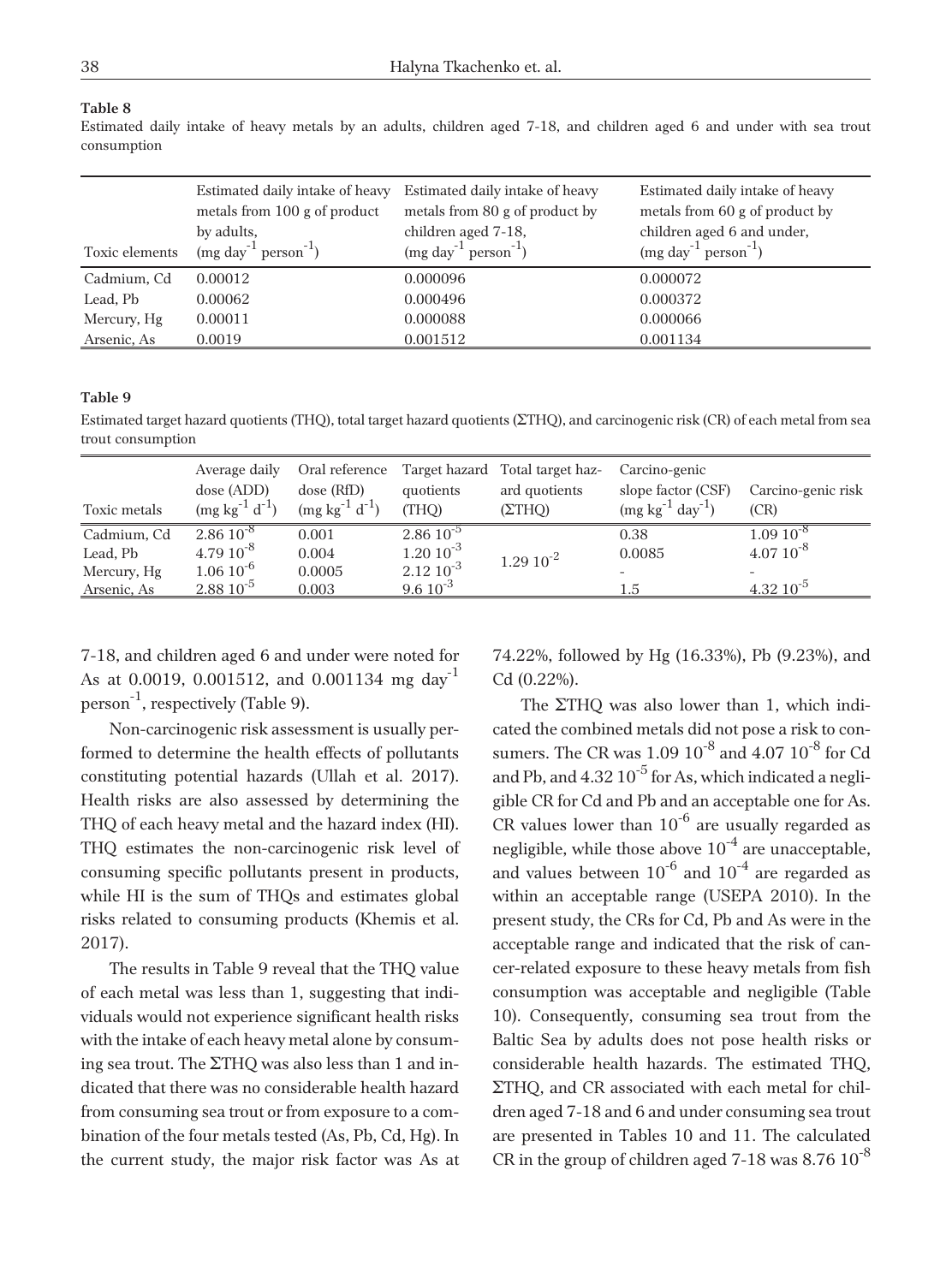| ı III |  |
|-------|--|
|-------|--|

Estimated target hazard quotients (THQ), total target hazard quotients (THQ), and carcinogenic risk (CR) of each metal from sea trout consumption (children aged 7-18)

| Toxic metals | Average daily<br>dose (ADD),<br>$(mg kg^{-1} d^{-1})$ | Oral reference<br>dose (RfD),<br>$(mg kg^{-1} d^{-1})$ | quotients<br>(THO) | ard quotients<br>(2THO) | Target hazard Total target haz- Carcino-genic slope<br>factor (CSF),<br>$\text{ (mg kg}^{-1} \text{ day}^{-1})$ | Carcino-genic<br>$risk$ (CR) |
|--------------|-------------------------------------------------------|--------------------------------------------------------|--------------------|-------------------------|-----------------------------------------------------------------------------------------------------------------|------------------------------|
| Cadmium, Cd  | $2.010^{-6}$                                          | 0.001                                                  | $2.010^{-3}$       |                         | 0.38                                                                                                            | $7.610^{-7}$                 |
| Lead, Pb     | $1.03\ 10^{-5}$                                       | 0.004                                                  | $2.58\ 10^{-3}$    | $1.87~10^{-2}$          | 0.0085                                                                                                          | $8.76 10^{-8}$               |
| Mercury, Hg  | $1.83\ 10^{-6}$                                       | 0.0005                                                 | $3.66\ 10^{-3}$    |                         |                                                                                                                 |                              |
| Arsenic, As  | $3.15\ 10^{-5}$                                       | 0.003                                                  | $1.05\ 10^{-2}$    |                         | 1.5                                                                                                             | $4.73\ 10^{-5}$              |

#### **Table 11**

Estimated target hazard quotients (THQ), total target hazard quotients (THQ), and carcinogenic risk (CR) of each metal from sea trout consumption (children aged 6 and under)

|              | Average daily<br>dose (ADD), | dose (RfD),           | quotients       | Oral reference Target hazard Total target haz-<br>ard quotients | Carcino-genic           | slope factor (CSF), Carcino-genic risk |
|--------------|------------------------------|-----------------------|-----------------|-----------------------------------------------------------------|-------------------------|----------------------------------------|
| Toxic metals | $(mg kg^{-1} d^{-1})$        | $(mg kg^{-1} d^{-1})$ | (THO)           | (2THO)                                                          | $(mg kg^{-1} day^{-1})$ | (CR)                                   |
| Cadmium, Cd  | $3.79 10^{-6}$               | 0.001                 | $3.7910^{-3}$   |                                                                 | 0.38                    | $1.44~10^{-6}$                         |
| Lead, Pb     | $1.96\ 10^{-5}$              | 0.004                 | $4.9 10^{-3}$   | $3.55\ 10^{-2}$                                                 | 0.0085                  | $1.67~10^{-7}$                         |
| Mercury, Hg  | $3.47~10^{-6}$               | 0.0005                | $6.94 10^{-3}$  |                                                                 |                         |                                        |
| Arsenic, As  | $5.97~10^{-5}$               | 0.003                 | $1.99\ 10^{-2}$ |                                                                 | 1.5                     | $8.96 10^{-5}$                         |

for Pb and  $7.6 \times 10^{-7}$  for Cd; hence, the CR was insignificant or minimal, while the CR for As was 4.73  $10^{-5}$ , which was an acceptable CR (Table 11). In the group of children aged 6 and under, the CR was 1.67 10<sup>-7</sup> for Pb, which was minimal, while the CR for Cd was  $1.44\ 10^{-6}$  and and for As it was  $8.96\ 10^{-5}$  for As, which were acceptable (Table 11). Thus, the results of the study indicated acceptable CR for adults and children linked with the daily consumption of sea trout containing heavy metals in the concentrations above.

Heavy metal concentrations in waters, sediments, and the muscles of various fish species in Europe are reported in the literature. Usydus et al. (2005) determined the total arsenic content in the muscles of the major Baltic fish species of herring, *Clupea harengus* L., sprat, *Sprattus sprattus* (L.) cod, and flounder, *Platichthys flesus* (L.) caught in different areas of the Baltic Sea. They also evaluated whether flounder As content depended on fish size. Since flounder is a fairly stationary, it might be a good indicator species for comparisons of area-dependent degrees of pollution. The As levels

did not exceed this level in any of the samples. The highest mean As content  $(0.78 \text{ mg kg}^{-1} \text{ ww})$  was noted in sprat, while the lowest  $(0.26 \text{ mg kg}^{-1} \text{ ww})$ was recorded in flounder. The muscle As contents differed significantly among the species studied, but there were no significant interspecific differences between cod and flounder. Eastern Baltic flounder had significantly higher As contents than their did their conspecifics caught in the central and western Baltic. As contents in flounder 30-40 cm in length were significantly higher than those recorded in those measuring 20-30 cm and those smaller than 20 cm (Usydus et al. 2005). In a later study, cod and hagfish, *Myxine glutinosa* L. muscles were confirmed to accumulate arsenic-based warfare agents (Niemikoski et al. 2020).

Sanderson et al. (2009) assessed the potential indirect human health risks of consuming fishes contaminated with chemical warfare agents at a dumpsite area east of Bornholm where roughly 11,000 tons of these agents were dumped during German disarmament after World War II. Moreover, elevated frequencies of lesions on fish caught at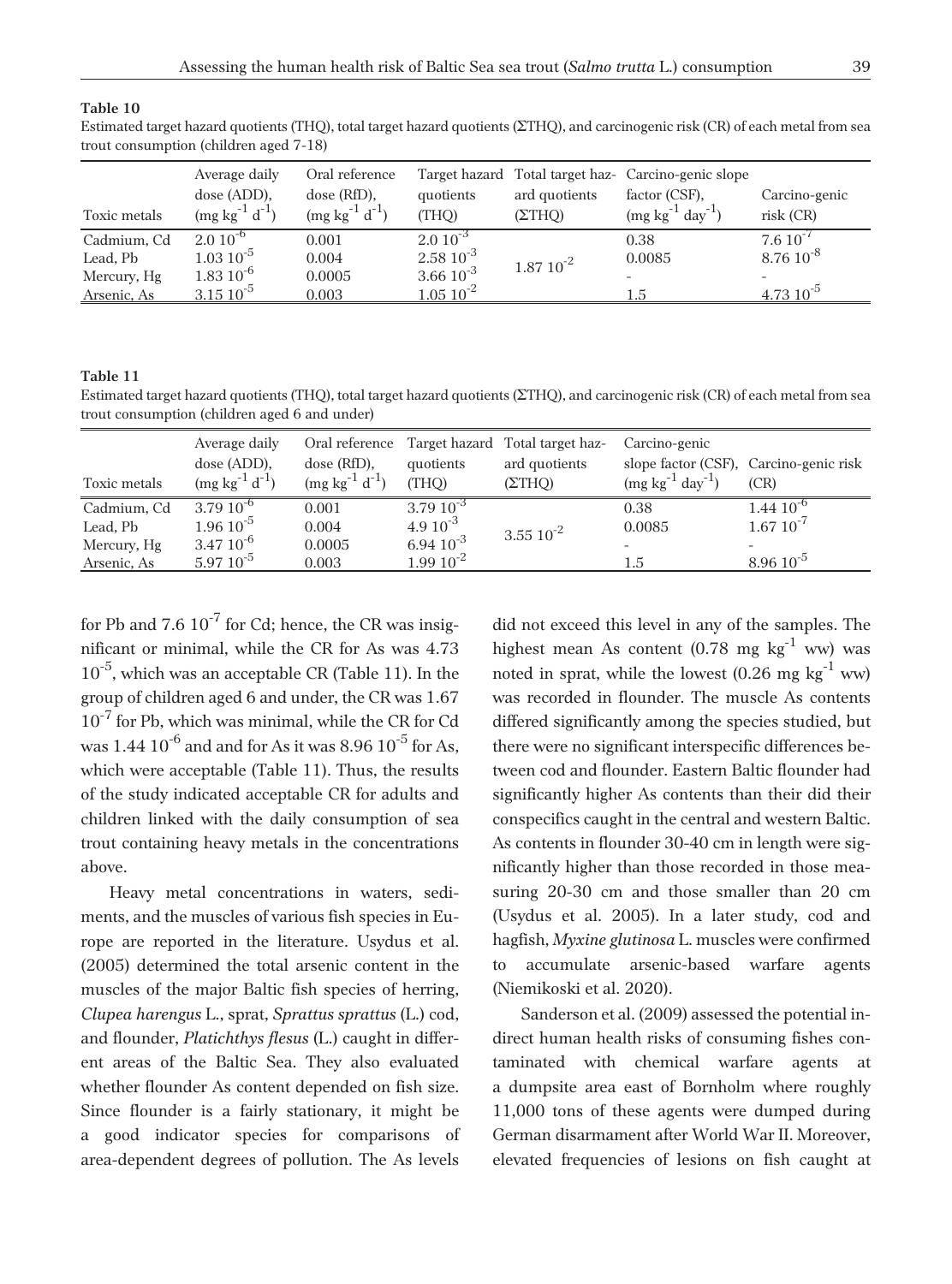a chemical warfare agent dumpsite in the Mediterranean Sea were observed. The fish from the Mediterranean dumpsite had elevated total As concentrations in their muscles, and elevated total As levels were also observed in sediments (Sanderson et al. 2009).

Fakhri et al. (2021) conducted a systematic global review, meta analysis, and health risk assessments of rainbow trout, Oncorhynchus mykiss (Walbaum and brown trout fillet consumption over a period of 37 years. Meta analysis revealed that potentially harmful elements in trout fillets included 19,996.64  $\mu$ g kg<sup>-1</sup> Fe; 1,834.75  $\mu$ g kg<sup>-1</sup> Co; 772.21  $\mu$ g kg<sup>-1</sup> Cu; 335.78  $\mu$ g kg<sup>-1</sup> Ni; 290.46  $\mu$ g kg<sup>-1</sup> Se; 226.20  $\mu$ g kg<sup>-1</sup> Cr; 178.11  $\mu$ g kg<sup>-1</sup> Pb; 77.40  $\mu$ g kg<sup>-1</sup> Hg; 19.40  $\mu$ g kg<sup>-1</sup> Cd; and 3.66  $\mu$ g kg<sup>-1</sup> inorganic As. The non-carcinogenic risk assessment indicated that the lowest and highest HI in adults was in Pakistan (0.0012) and Turkey (0.2388), while in children it was in Pakistan (0.0057) and Turkey (1.114), respectively. The non-carcinogenic risk was acceptable for adult consumers in all countries ( $HI > 1$  value), but the non-carcinogenic risk for children was unacceptable in Turkey. The country ranking order of CR for inorganic As in adults was China  $(1.44 \ 10^{-6})$  > Iran  $(9.1 \t10^{-8})$  > Turkey  $(4.45 \t10^{-8})$  > Portugal  $(9.04$  $10^{-10}$ ). The CR was at the threshold for adult consumers in China  $(CR < 10^{-6})$  (Fakhri et al. 2021).

Many studies revealed that the risk from trace elements and potentially harmful elements to consumers of farmed and wild rainbow trout in some countries was minimal. Varol and Sünbül (2017) compared heavy metal levels of farmed and escaped farmed rainbow trout and assessed the health risks associated with their consumption. Of ten metals, only Co and Fe levels in escaped rainbow trout were significantly higher than those in farmed rainbow trout. The metal levels in farmed and escaped rainbow trout were below the maximum permissible limits. The EDI of each metal in both farmed and escaped farmed rainbow trout were much lower than the respective tolerable daily intake. The THQs for individual metals and  $\Sigma$ THQ for combined metals were lower than 1 in both farmed and escaped rainbow trout, indicating no health risk for humans

(Varol and Sünbül 2017). Heshmati et al. (2019) assessed concentrations of Pb, Cd, Hg, Ni, Fe, Zn, and Cu in farmed rainbow trout muscle, feed, and water samples collected from Hamadan Province, Iran, and they also assessed the risk of ingesting these metals by consuming this fish species. The risk assessment indicated the intake of the potentially toxic elements analyzed when consuming rainbow trout posed no health risk to consumers. The rainbow trout muscles analyzed were not considered to bioaccumulate potentially toxic elements (Heshmati et al. 2019).

# **Conclusions**

- 1. The pattern significance gradation of element concentrations in Baltic sea trout (P>Ca>Mg>Na>K> Fe>Zn>Cu>Se>Mn>Co) and the human intake of minerals when 100 g of fish was consumed in comparison with mean values (Ca: 72.9%, Cu: 72.3%, Co: 67.02%, Se: 65.9%) revealed that metal concentrations in sea trout were below maximum permissible levels for human consumption as set by international food standards.
- 2. The actual intake of minerals from sea trout according to the RDA was the highest for copper (8.25% for children aged 6 and under and 6.43-5.0% for children aged 7-18) and magnesium (7.55-2.39% for children aged 7-18 and 5.66% for children aged 6 and under). The actual intake of other minerals with sea trout consumption by children of different ages according to the estimated average requirements was insignificant. Consumption of this fish can provide adults and children with the greatest intakes of copper and magnesium.
- 3. The EDI of toxic metals based on actual sea trout consumption was minimal compared to the RDA (the ranking order of mean heavy metal concentrations in sea trout muscles was As>Pb>Cd>Hg). There was no considerable health hazard from sea trout consumption and exposure to As, Pb, Cd, or Hg.
- 4. The results of the current study indicated that CR was acceptable for adults and children with regard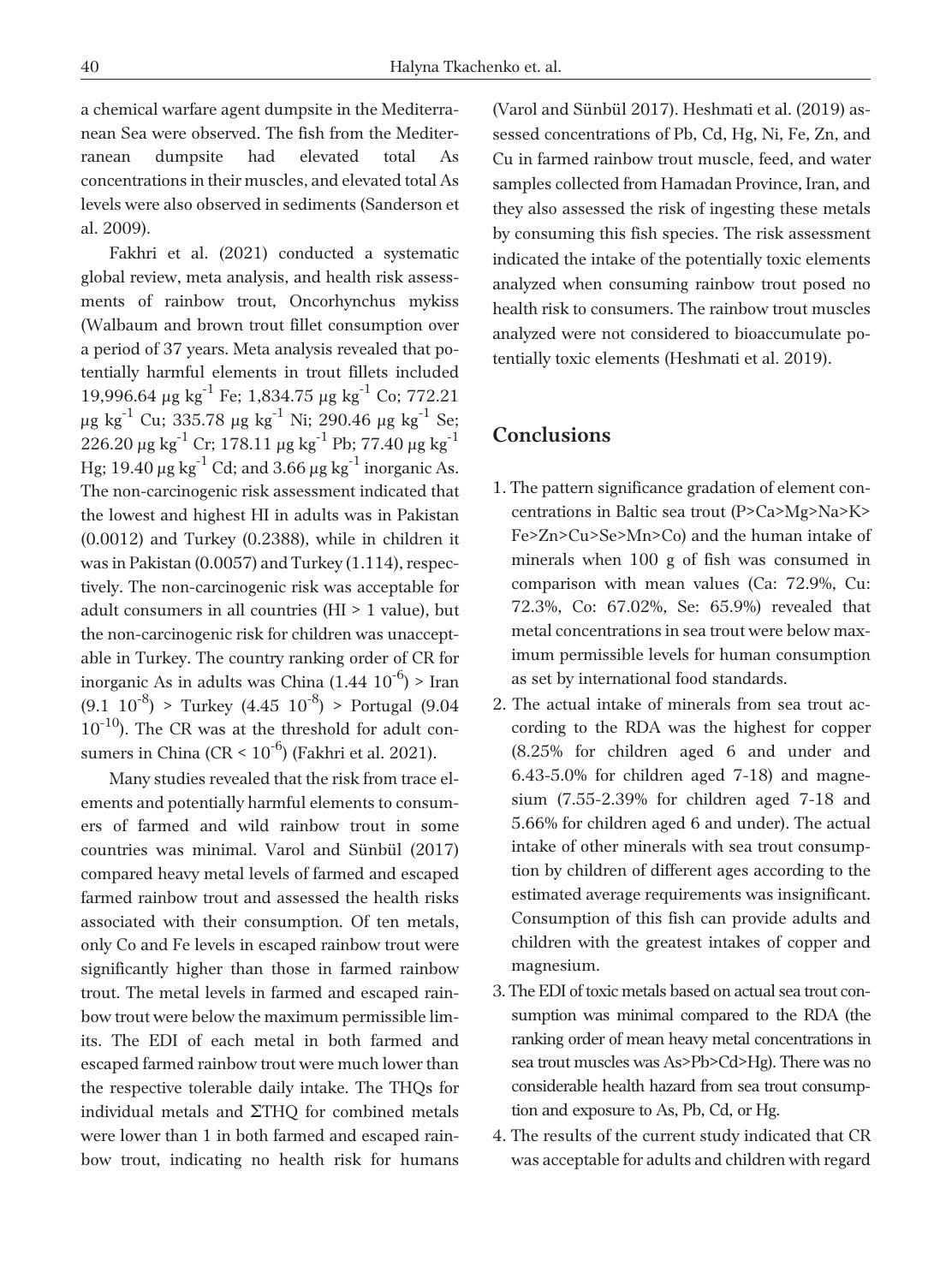to the daily consumption of sea trout containing heavy metals in the concentrations determined. For carcinogenic and non-carcinogenic effects, the maximum allowable rates for consumption of sea trout were sufficient to ensure human health. According to this data, the consumption of sea trout from Baltic Sea did not pose a risk to human health.

**Acknowledgments**. This study was conducted during the scholarship program supported by the International Visegrad Fund at the Institute of Biology and Earth Sciences, Pomeranian University in Słupsk (Poland). We extend our thanks to the International Visegrad Fund for supporting our study.

**Conflicts of interest**. The authors have no conflicts of interest to disclose.

**Author contributions.** H.T., O.K. – ideas, formulation, evolution of overarching research goals and aims; H.T., O.K. – development, methodology design, creation of models; N.K., P.K. – validation; H.T., P.K., N.K. – data curation; O.K. – formal analysis; H.T., N.K. – oversight and leadership responsibility for planning and implementing the research, including external mentorship for the core team; H.T., N.K. – management and coordination of responsibility for planning and implementing the research core team. All authors approved the final version of the manuscript and agreed to be accountable for all aspects of the work in ensuring that questions related to the accuracy or integrity of any part of the work are resolved appropriately. All designated authors quality for authorship and all those who qualify for authorship are listed.

#### **ORCID iD**

Halyna Tkachenko: **https://orcid.org/0000-0003-3951-9005** Olha Kasiyan: **(i)** https://orcid.org/0000-0003-0962-0719 Piotr Kamiński: (iD) https://orcid.org/0000-0003-1978-6018 Natalia Kurhaluk **https://orcid.org/0000-0002-4669-1092** 

# **References**

Abdel-Baki, A.S., Dkhil, M.A., Al-Quraishi, S. (2011). Bioaccumulation of some heavy metals in tilapia fish relevant to their concentration in water and sediment of Wadi Hanifah, Saudi Arabia. African Journal of Biotechnology, 10(13), 2541-2547.

- Abubakar, A., Uzairu, A., Ekwumemgbo, P.A., Okunola, O.J. (2015). Risk Assessment of Heavy Metals in Imported Frozen Fish *Scomber scombrus* Species Sold in Nigeria: A Case Study in Zaria Metropolis. Advances in Toxicology, 2015.
- Ahmed, M.K., Shaheen, N., Islam, M.S., Habibullah-al-Mamun, M., Islam, S., Mohiduzzaman, M., Bhartacharjee, L. (2015). Dietary intake of trace elements from highly consumed cultured fish (*Labeo rohita, Pagasius pangasius* and *Oreochromis mossambicus*) and human health risk implications in Bangladesh. Chemosphere, 128, 284-292.
- Aller, A.J. (2018). Fundamentals of Electrothermal Atomic Absorption Spectrometry: A Look Inside the Fundamental Processes in ETAAS. World Scientific.
- Beldowski, J., Miotk, M., Pempkowiak, J. (2009). Mercury fluxes through the sediment-water interface and bioavailability of mercury in southern Baltic Sea sediments. Oceanologia, 51(2), 263-285.
- FAO, 1995. Food and Agriculture Organization United Nations and World Health Organization. Codex Alimentarius.
- Dietz, R., Fort, J., Sonne, C., Albert, C., Bustnes, J.O., Christensen, T.K., Ciesielski, T.M., Danielsen, J., Dastnai, S., Eens, M., Erikstad, K.E., Galatius, A., Garbus, S.E., Gilg, O., Hanssen, S.A., Helander, B., Helberg, M., Jaspers, V.L.B., Jenssen, B.M., Jónsson, J.E., Kauhala, K., Kolbeinsson, Y., Kyhn, L.A., Labansen, A.L., Larsen, M.M., Lindstřm, U., Reiertsen, T.K., Rigét, F.F., Roos, A., Strand, J., Strřm, H., Sveegaard, S., Sřndergaard, J., Sun, J., Teilmann, J., Therkildsen, O.R., Thórarinsson, T.L., Tjřrnlřv, R.S., Wilson, S., Eulaers, I. (2021). A risk assessment of the effects of mercury on Baltic Sea, Greater North Sea and North Atlantic wildlife, fish and bivalves. Environment International, 146, 106178.
- El-Moselhy, K.M., Othman, A.I., El-Azem, H.A., El-Metwally, M.E.A. (2014). Bioaccumulation of heavy metals in some tissues of fish in the Red Sea, Egypt. Egyptian Journal of Basic and Applied Sciences, 1(2), 97-105.
- Fakhri, Y., Nematollahi, A., Abdi-Moghadam, Z., Daraei, H., Ghasemi, S.M., Thai, V.N. (2021). Concentration of potentially harmful elements (PHEs) in trout fillet (rainbow and brown) fish: a global systematic review and meta-analysis and health risk assessment. Biological Trace Element Research, 199(8), 3089-3101.
- Gall, J.E., Boyd, R.S., Rajakaruna, N. (2015). Transfer of heavy metals through terrestrial food webs: a review. Environmental Monitoring and Assessment, 187(4), 201.
- Hallenbeck, W.H. (1993). Quantitative risk assessment for environmental and occupational health. CRC Press.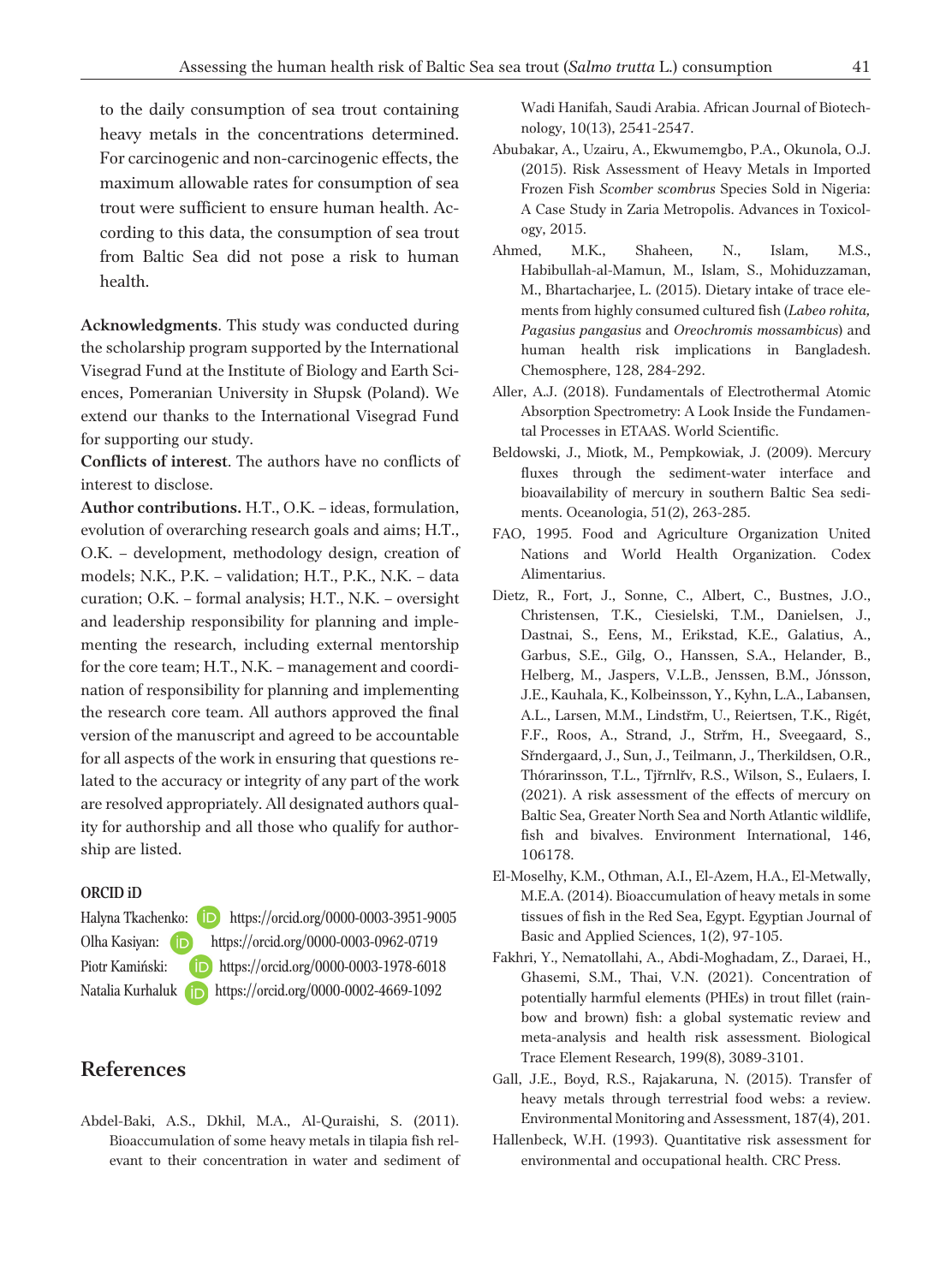- Has-Schön, E., Bogut, I., Strelec, I. (2006). Heavy metal profile in five fish species included in the human diet, domiciled in the end flow of river Neretva (Croatia). Archives of Environmental Contamination and Toxicology, 50(4), 545-551.
- HELCOM (2010). Hazardous substances in the Baltic Sea An integrated thematic assessment of hazardous substances in the Baltic Sea. Balt. Sea Environ. Proc. No. 120B.
- HELCOM (2018). Metals (lead, cadmium and mercury). HELCOM core indicator report July 2018. https://helcom.fi/media/core%20indicators/Metals-HE LCOM-core-indicator-2018.pdf.
- Heshmati, A., Sadati, R., Ghavami, M., Mousavi Khaneghah, A. (2019). The concentration of potentially toxic elements (PTEs) in muscle tissue of farmed Iranian rainbow trout (*Oncorhynchus mykiss*), feed, and water samples collected from the west of Iran: a risk assessment study. Environmental Science and Pollution Research International, 26(33), 34584-34593.
- Institute of Medicine (1998). Dietary reference intakes: a risk assessment model for establishing upper intake levels for nutrients. National Academies Press.
- Jacobson, P., Gårdmark, A., Huss, M. (2020). Population and size-specific distribution of Atlantic salmon *Salmo salar* in the Baltic Sea over five decades. Journal of Fish Biology, 96(2), 408-417.
- Jaishankar, M., Tseten, T., Anbalagan, N., Mathew, B.B., Beeregowda, K.N. (2014). Toxicity, mechanism and health effects of some heavy metals. Interdisciplinary Toxicology, 7(2), 60-72.
- Jarosz, M., Rychlik, E., Stoś, K., Charzewska J. (2017). Nutrition standards for the Polish population and their application. Warszawa: Instytut Żywienia i Żywności (in Polish).
- Jarosz-Krzemińska, E., Mikołajczyk, N., Adamiec, E. (2021). Content of toxic metals and As in marine and freshwater fish species available for sale in EU supermarkets and health risk associated with its consumption. Journal of the Science of Food and Agriculture, 101(7), 2818-2827.
- Johannesson, K., André, C. (2006). Life on the margin: genetic isolation and diversity loss in a peripheral marine ecosystem, the Baltic Sea. Molecular Ecology, 15(8), 2013-2029.
- Kabata-Pendias A., Szteke, B. (2019). Trace Elements in Abiotic and Biotic Environments. Taylor & Francis., 469 pp.
- Kabata-Pendias, A., Mukherjee, A.B. (2007). Trace Elements from Soil to Human. Springer Berlin Heidelberg, 550 pp.
- Kabata-Pendias, A., Pendias, H. (2010). Trace Elements in Soils and Plants. CRC Press, Boca Raton,  $4<sup>th</sup>$  Ed., 520 pp.
- Khemis, I.B., Besbes Aridh, N., Hamza, N., M'Hetli, M., Sadok, S. (2017). Heavy metals and minerals contents in pikeperch (*Sander lucioperca*), carp (*Cyprinus carpio*) and flathead grey mullet (*Mugil cephalus*) from Sidi

Salem Reservoir (Tunisia): health risk assessment related to fish consumption. Environmental Science and Pollution Research International, 24(24), 19494-19507.

- Krek, A., Krechik, V., Danchenkov, A., Krek, E. (2018). Pollution of the sediments of the coastal zone of the Sambia Peninsula and the Curonian Spit (Southeastern Baltic Sea). PeerJ, 6, e4770.
- Medeiros, R.J., dos Santos, L.M.G., Freire, A.S., Santelli, R.E., Braga, A.M.C., Krauss, T.M., Jacob, S.D.C. (2012). Determination of inorganic trace elements in edible marine fish from Rio de Janeiro State, Brazil. Food Control, 23(2), 535-541.
- Niemikoski, H., Straumer, K., Ahvo, A., Turja, R., Brenner, M., Rautanen, T., Lang, T., Lehtonen, K.K., Vanninen, P. (2020). Detection of chemical warfare agent related phenylarsenic compounds and multibiomarker responses in cod (*Gadus morhua*) from munition dumpsites. Marine Environmental Research, 162, 105160.
- Ping, Z., Zou, H., Shu, W. (2009). Biotransfer of heavy metals along a soil-plant-insect-chicken food chain: field study. Journal of Environmental Sciences, 21(6), 849-853.
- Pintaeva, E.T., Bazarsadueva, S.V., Radnaeva, L.D., Pertov, E.A., Smirnova, O.G. (2011). Content and character of metal accumulation in fish of the Kichera River (a tributary of Lake of Baikal). Contemporary Problems of Ecology, 4(1), 64-68.
- Pratush, A., Kumar, A., Hu, Z. (2018). Adverse effect of heavy metals (As, Pb, Hg, and Cr) on health and their bioremediation strategies: a review. International Microbiology, 21(3), 97-106.
- Raudsepp, U., Maljutenko, I., Kõuts, M., Granhag, L., Wilewska-Bien, M., Hassellöv, I.M., Eriksson, K.M., Johansson, L., Jalkanen, J.P., Karl, M., Matthias, V., Moldanova, J. (2019). Shipborne nutrient dynamics and impact on the eutrophication in the Baltic Sea. Science of the Total Environment, 671, 189-207.
- Rosain, R.M., Wai, C.M. (1973). The rate of loss of mercury from aqueous solution when stored in various containers. Analytica Chimica Acta, 65(2), 279-284.
- Saha, N., Zaman, M.R. (2013). Evaluation of possible health risks of heavy metals by consumption of foodstuffs available in the central market of Rajshahi City, Bangladesh. Environmental Monitoring and Assessment, 185(5), 3867-3878.
- Sanderson, H., Fauser, P., Thomsen, M., Sřrensen, P.B. (2009). Human health risk screening due to consumption of fish contaminated with chemical warfare agents in the Baltic Sea. Journal of Hazardous Materials, 162(1), 416-422.
- Saniewska D., Beldowska M., Beldowski J., Jedruch A., Saniewski M., Falkowska L. (2014). Mercury loads into the sea associated with extreme flood. Environmental